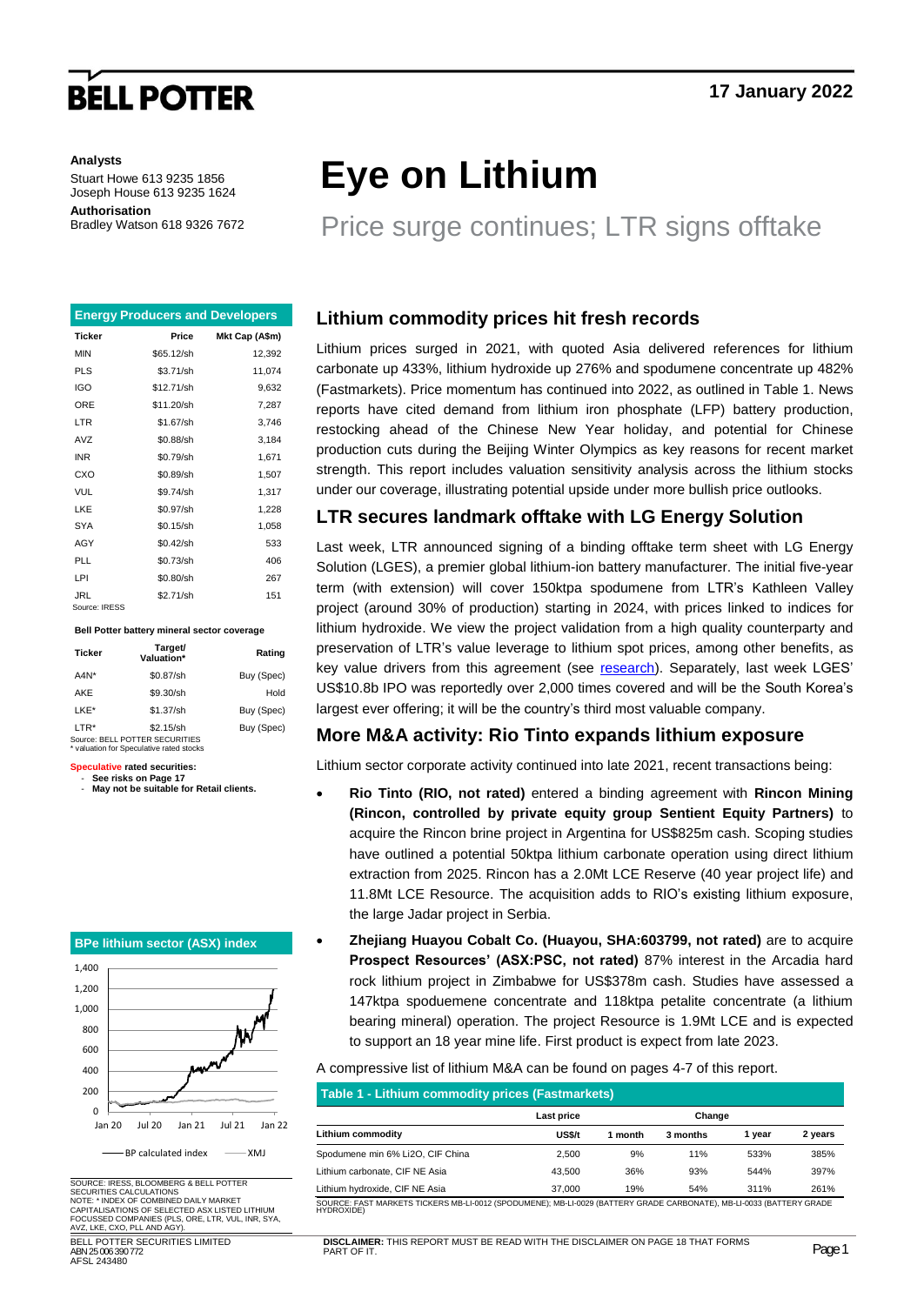# **Lithium commodity price charts & outlook**









 $0$ <br>Jan-16 10,000 20,000 30,000 40,000 50,000 Jan-16 Jan-17 Jan-18 Jan-19 Jan-20 Jan-21 Jan-22 US\$/t Fastmarkets **Bloomberg** 

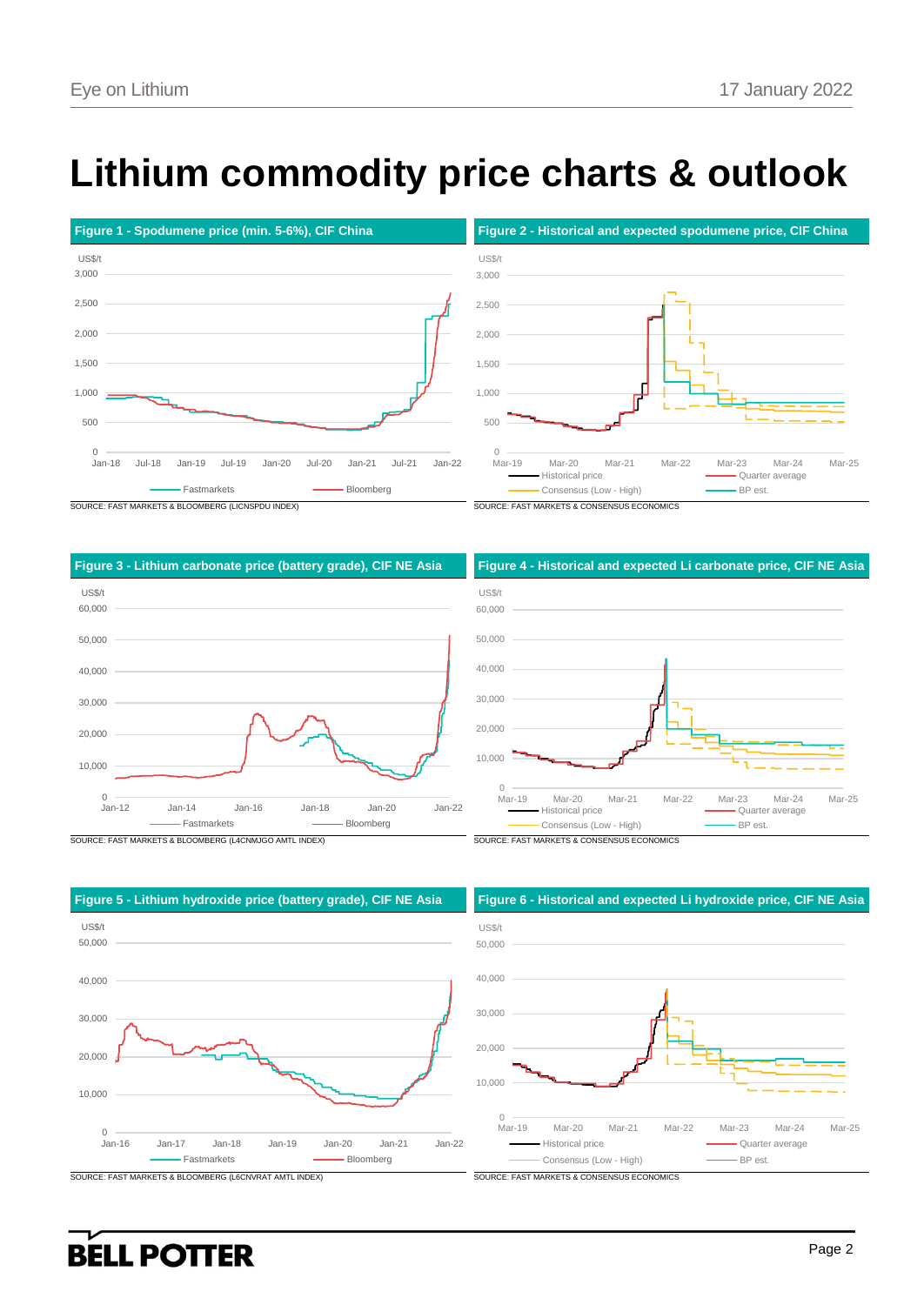# **Scenario analysis: Flexing long run prices**

We have run the following long run price scenarios across our lithium coverage (all else equal) to illustrate the potential upside to our base case valuations. All price quotations referenced in the table below are on an Asia delivered basis and in real terms. Downstream asset valuations have been held constant in the analysis.

| Table 2 - Lithium price scenarios        |           |            |                   |  |  |  |  |  |  |  |
|------------------------------------------|-----------|------------|-------------------|--|--|--|--|--|--|--|
| Lithium commodity                        | Base case | Scenario 1 | Scenario 2 "Spot" |  |  |  |  |  |  |  |
| 6% Li2O spodumene concentrate US\$/t     | 850       | 1.500      | 2,500             |  |  |  |  |  |  |  |
| Battery grade lithium carbonate US\$/t   | 14.500    | 25,000     | 43.500            |  |  |  |  |  |  |  |
| Battery grade lithium hydroxide US\$/t   | 16.000    | 27,000     | 37,000            |  |  |  |  |  |  |  |
| SOURCE: BELL POTTER SECURITIES ESTIMATES |           |            |                   |  |  |  |  |  |  |  |

|                                     | Base case        | Scenario 1  | Scenario 2  |
|-------------------------------------|------------------|-------------|-------------|
| SC6 reference price CIF             | <b>US\$850/t</b> | US\$1.500/t | US\$2.500/t |
| Kathleen Valley (100%, risked) A\$m | 3.963            | 6.648       | 11.072      |
| Other A\$m                          | 288              | 288         | 288         |
| EV (risked) A\$m                    | \$4.250m         | \$6.936m    | \$11.360m   |
| Diluted net debt/(cash) A\$m        | $-478$           | -478        | $-478$      |
| Equity value (diluted) A\$m         | \$4.728m         | \$7,414m    | \$11,838m   |
| Diluted shares on issue m           | 2,204            |             |             |
| Equity value (diluted) \$/sh        | \$2.15/sh        | \$3.37/sh   | \$5.38/sh   |



SOURCE: BELL POTTER SECURITIES ESTIMATES SOURCE: BELL POTTER SECURITIES ESTIMATES

|                                       | Base case    | Scenario 1   | Scenario 2   |
|---------------------------------------|--------------|--------------|--------------|
| Lithium carbonate reference price CIF | US\$14.500/t | US\$25.000/t | US\$43.500/t |
| Lithium assets A\$m                   | 5.644        | 10.418       | 18.447       |
| Other A\$m                            | 473          | 951          | 1.754        |
| EV (risked) A\$m                      | \$6,118m     | \$11,368m    | \$20,200m    |
| Diluted net debt/(cash) A\$m          | -3           | -3           | -3           |
| Equity value (diluted) A\$m           | \$6.121m     | \$11,372m    | \$20.203m    |
| Diluted shares on issue m             | 640          |              |              |
| Equity value (diluted) \$/sh          | \$9.57/sh    | \$17.78/sh   | \$31.59/sh   |

#### **Table 4 - AKE valuation sensitivity to LC, LH & SC6 prices\* Figure 8 - AKE asset valuation sensitivity to LC, LH & SC6 prices\***



#### **Table 5 - LKE valuation sensitivity to lithium carbonate prices Figure 9 - LKE valuation sensitivity to LC prices\***

|                                       | Base case    | Scenario 1   | Scenario 2   |
|---------------------------------------|--------------|--------------|--------------|
| Lithium carbonate reference price CIF | US\$14,500/t | US\$25,000/t | US\$43.500/t |
| Kachi @ 51ktpa LCE (75%, risked) A\$m | 1.561        | 3.616        | 7.237        |
| Other A\$m                            | 119          | 119          | 119          |
| EV (risked) A\$m                      | \$1.679m     | \$3.735m     | \$7.356m     |
| Diluted net debt/(cash) A\$m          | $-174$       | $-174$       | $-174$       |
| Equity value (diluted) A\$m           | \$1.854m     | \$3,909m     | \$7.530m     |
| Diluted shares on issue m             | 1.357        |              |              |
| Equity value (diluted) \$/sh          | \$1.37/sh    | \$2.88/sh    | \$5.55/sh    |

**BELL POTTER** 

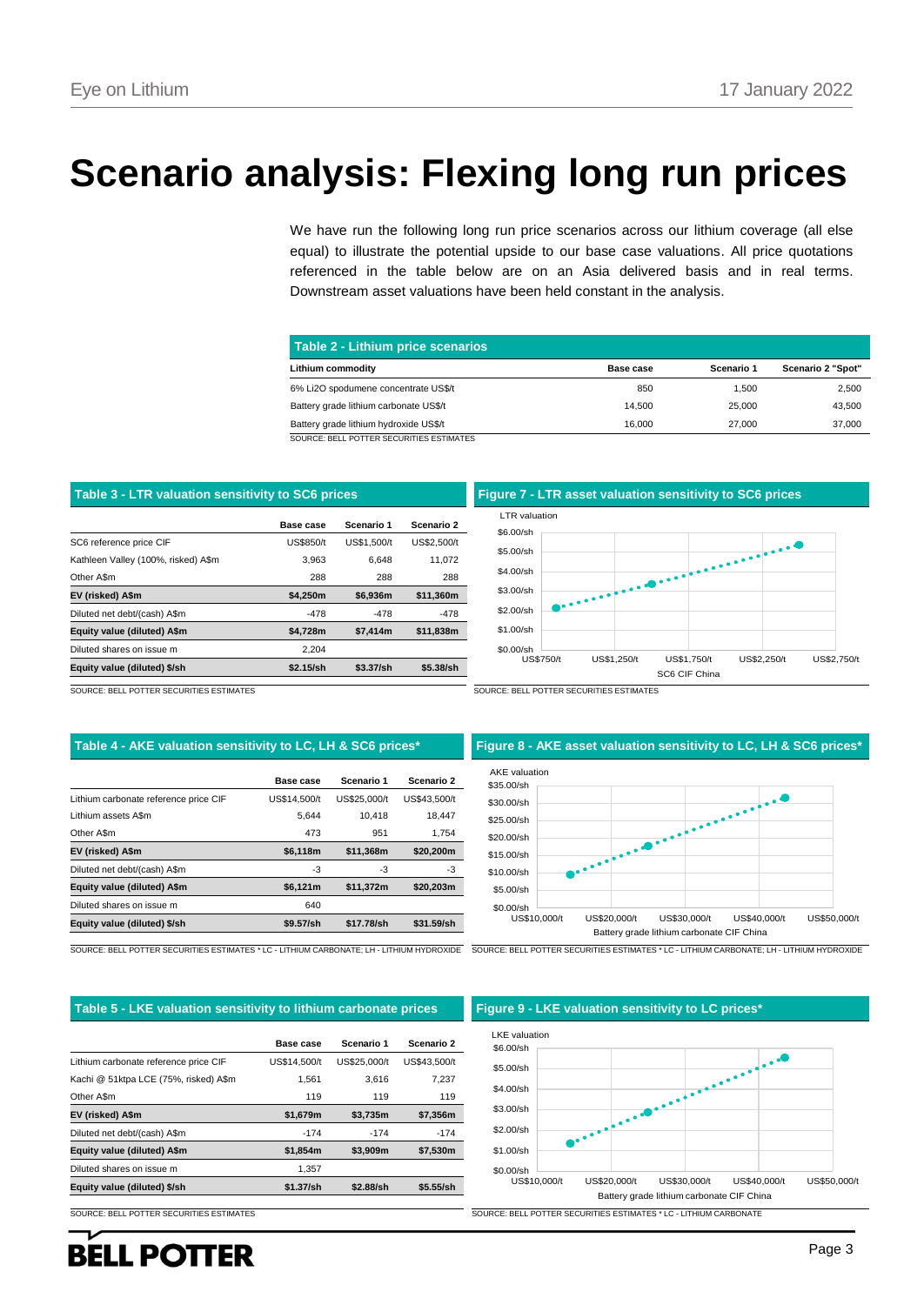# **Lithium sector M&A transactions**

## **Lithium M&A transaction comps and summaries**

|                                                                                                 | Date<br>announced | Interest       | Deal value to<br>Reserve | Deal value to<br>Resource | Deal value to<br>expected |
|-------------------------------------------------------------------------------------------------|-------------------|----------------|--------------------------|---------------------------|---------------------------|
|                                                                                                 |                   |                |                          |                           | production                |
| <b>Target / Acquirer</b>                                                                        |                   | $\%$           | <b>AS/t LCE</b>          | <b>AS/t LCE</b>           | <b>A'000\$/t LCE</b>      |
| Galaxy Resources' Salar del Hombre Muerto tenements / POSCO (KRX:005490)                        | May-18            | 100            | na                       | 147                       | na                        |
| LSC Lithium Corporation (delisted) / Pluspetrol S.A (private)                                   | Jan-19            | 100            | na                       | 33                        | 6                         |
| Desert Lion Energy Inc (delisted) / Lepidico Ltd (ASX:LPD)                                      | May-19            | 100            | na                       | 120                       | na                        |
| Kidman Resources (delisted) / Wesfarmers (ASX:WES)                                              | May-19            | 100            | 444                      | 221                       | 39                        |
| Wodgina Hard Rock Lithium Mine (ASX:MIN) / Albemarle (NYSE:ALB)                                 | Aug-19            | 60             | 725                      | 425                       | 29                        |
| Advantage Lithium (delisted) / Orocobre (ASX:ORE)                                               | Feb-20            | 65             | na                       | 8                         | na                        |
| Altura Lithium Operations (delisted) / Pilbara Minerals (ASX:PLS)                               | $Dec-20$          | 100            | 267                      | 224                       | 9                         |
| Tiangi Lithium Energy Australia (SHE:002466) / IGO (ASX:IGO)                                    | Dec-20            | 25             | 1,075                    | 829                       | 32                        |
| Sayona Mining (ASX:SYA) / Piedmont Lithium (ASX:PLL)                                            | $Jan-21$          | 20             | 90                       | 51                        | 2                         |
| Sayona Quebec, a subsidiary of Sayona Mining (ASX:SYA) / Piedmont Lithium (ASX:PLL)             | Jan-21            | 25             | 86                       | 50                        | $\overline{2}$            |
| Sonora Lithium Project (AIM:BCN) / Ganfeng Lithium (CH:002460)                                  | Feb-21            | 28             | 32                       | 16                        | 8                         |
| Bacanora Lithium (AIM:BCN) / Ganfeng Lithium (CH:002460)                                        | $May-21$          | 71             | 198                      | 102                       | 41                        |
| Galaxy Resources (delisted) / Orocobre (ASX:ORE)                                                | Apr-21            | 100            | 1,764                    | 332                       | 29                        |
| Goulamina Lithium Project (ASX:FFX) / Ganfeng Lithium (CH:002460)                               | Jun-21            | 50             | 181                      | 90                        | 5                         |
| North American Lithium / Sayona Québec (ASX:SYA & PLL)                                          | Jun-21            | 100            | 215                      | 69                        | 3                         |
| Core Lithium (ASX:CXO) / Ganfeng Lithium (CH:002460)                                            | Aug-21            | 6              | 2,306                    | 1,167                     | 22                        |
| Rhyolite Ridge Project (ASX:INR) / Sibanye-Stillwater (JSE:SSW)                                 | Sep-21            | 50             | 2,316                    | 1,075                     | 69                        |
| Kachi Lithium Brine Project (ASX:LKE) / Lilac Solutions (private)                               | Sep-21            | 25             | na                       | na                        | na                        |
| Manono Lithium and Tin Project (ASX:AVZ) / Suzhou CATH Energy Technologies (private)            | Sep-21            | 24             | 258                      | 84                        | 13                        |
| Moblan Project (Guo Ao Lithium, priviate) / Sayona Mining (ASX:SYA)                             | Sep-21            | 60             | na                       | 363                       | na                        |
| Neo Lithium (TSX:NLC) / Zijin Mining Group (HK:2899)                                            | $Oct-21$          | 100            | 775                      | 133                       | 50                        |
| ioneer (ASX:INR) / Sibanye-Stillwater (JSE:SSW)                                                 | $Oct-21$          | $\overline{7}$ | 2,317                    | 1,075                     | 69                        |
| Global Lithium Resources (ASX:GL1) / Yibin Tianyi (private)                                     | <b>Nov-21</b>     | 10             | na                       | 241                       | na                        |
| Millennial Lithium (TSX:ML) / Lithium Americas (TSX:LAC)                                        | <b>Nov-21</b>     | 100            | 532                      | 102                       | 21                        |
| Standard Lithium (TSX:SLI) / Koch Investments Group (private)                                   | <b>Nov-21</b>     | 8              | na                       | 1,388                     | 63                        |
| Rincon Mining (private) / Rio Tinto (ASX:RIO)                                                   | Dec-21            | 100            | 97                       | 580                       | 23                        |
| Arcadia Lithium Project (ASX:PSC) / Zhejiang Huayou Cobalt (SHA:603799)<br>SOURCE: COMPANY DATA | Dec-21            | 87             | 316                      | 483                       | 16                        |

### **DECEMBER 2021**

- **Zhejiang Huayou Cobalt Co., Limited (Huayou, SHA:603799, not rated)**, executed a binding agreement with **Prospect Resources (ASX:PSC, not rated)** for the sale of PSC's 87% interest in the Arcadia Lithium Project for US\$377.8m cash consideration. The project is located in Zimbabwe, Africa and project partners include the Tamari Trust (7%) and Kingston Kajese (6%). The deal is conditional on a Chinese and Zimbabwean regulatory approvals as well as PSC shareholder approval. A December 2021 Optimised Feasibility Study evaluated an 18 year hard rock operation producing 147ktpa of spodumene concentrate and 118ktpa of petalite concentrate from a 1.9Mt LCE Resource (all figures are gross). Construction is expected to commence in mid-2022 for first product potentially from late 2023.
- **Rio Tinto (ASX:RIO, not rated)** has entered into a binding agreement with **Rincon Mining (Rincon, controlled by private equity group Sentient Equity Partners)** to acquire the Rincon lithium brine project for US\$825m cash consideration. Rincon is located in Argentina's Salta Province, within the South American "lithium triangle". Scoping studies for Rincon supported 50ktpa lithium carbonate production from a 2.0Mt LCE Reserve and 11.8Mt LCE Resource, i.e. a 40 year project life. A prefeasibility

# **BELL POTTER**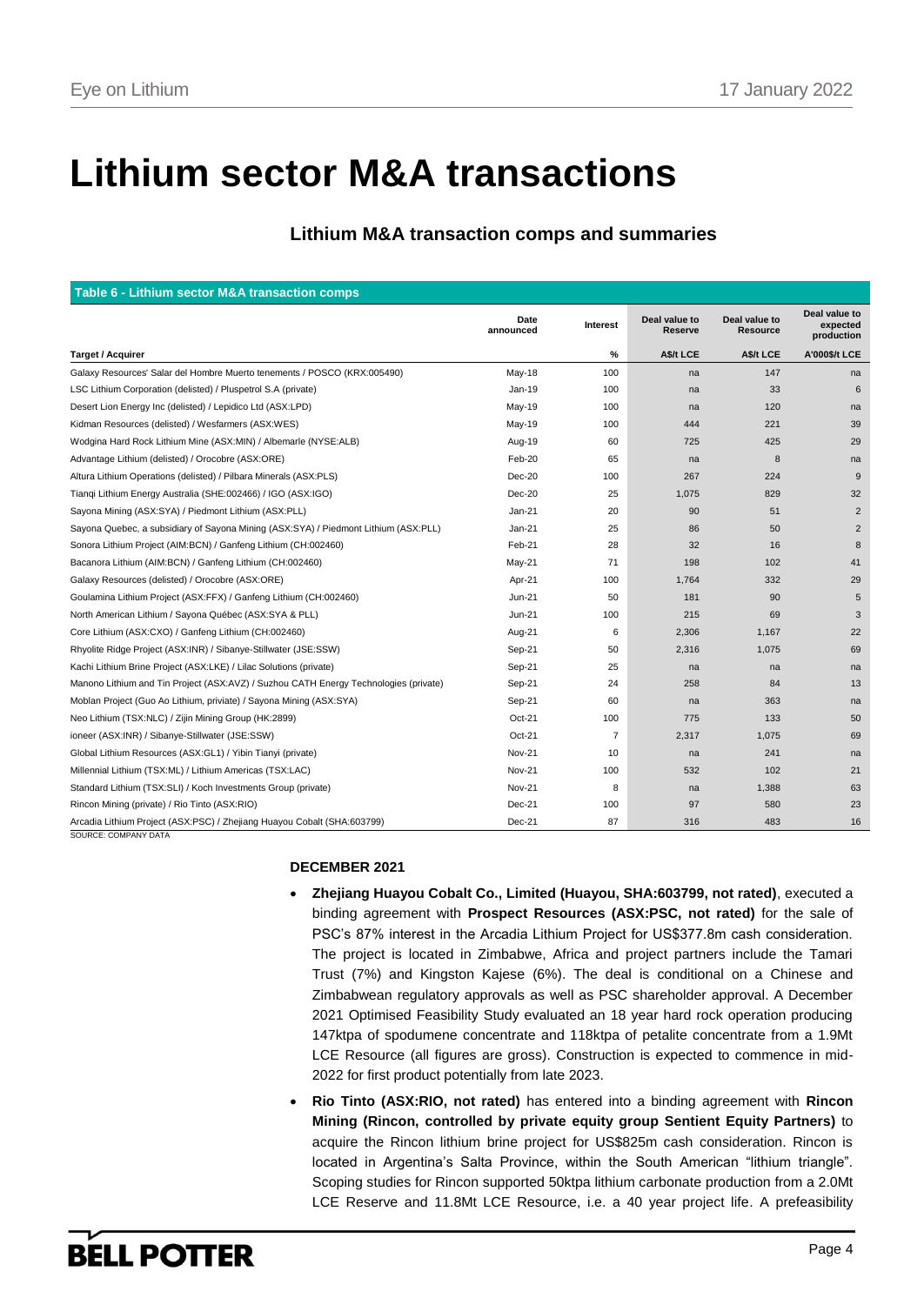study on Rincon is due late 2021, with first production potentially from 2025. Rincon expects to employ direct lithium extraction technology (not evaporation ponds).

### **NOVEMBER 2021**

- **Millennial Lithium Corp. (TSX:ML, not rated)** entered into a definitive arrangement agreement with Lithium Americas Corp. (TSX:LAC, not rated) to which LAC will acquire all outstanding ML shares for C\$4.70/sh, payable in LAC shares and a C\$0.001 cash payment per ML share. ML owns 100% of the Pastos Grandes lithium brine project in Argentina which contains a Mineral Resource of 4.9Mt LCE. A DFS has been completed, evaluating a potential development capable of producing 24ktpa of battery grade lithium carbonate. The binding deal follows an all-cash offer by **Contemporary Amperex Technology Co (CATL, SHE:300750, not rated)** in September 2021 for all outstanding ML shares for C\$3.85/sh (C\$377m) and **Ganfeng Lithium Co (CH:002460, not rated, Ganfeng)** in July 2021 for C\$3.60/sh (C\$353m).
- **Yibin Tianyi**, part-owned by CATL, to invest A\$6.2m for 16.7m shares (9.9% interest) in **Global Lithium Resources (ASX:GL1, not rated)**. GL1 owns 100% of the prospective Marble Bar Lithium Project located in Western Australia's Pilbara region. The project currently hosts a Mineral Resource of 10.5Mt, grading 1.0% (0.26Mt LCE), entirely in the inferred category. GL1 is currently progressing exploration works at its tenements. A Potential Mineral Resource update is expected from early 2022.

### **OCTOBER 2021**

- **Zijin Mining Group's (HK:2899, not rated)** US\$770m friendly takeover of **Neo Lithium Corp (TSX:NLC, not rated)**. NLC owns 100% of the Tres Quebradas lithium brine project in Catamarca Province, Argentina. Tres Quebradas has a Mineral Resource of 9.4Mt LCE and a definitive feasibility study is due by the end of 2021.
- **Sayona Mining (ASX:SYA, not rated)** acquired a 60% interest in the Moblan hard rock lithium project from **Guo Ao Lithium (private)** for US\$86.5m. The project is located in the James Bay Area of Quebec, Canada and hosts a Mineral Resource of 16.1Mt, grading 1.38% Li2O (approximately 0.6Mt LCE). SYA and 40% partner, SOQUEM Inc, are progressing a revised DFS to assess increased production capacity.

### **SEPTEMBER 2021**

- **Lilac Solutions (private)** entered into an agreement with **Lake Resources (ASX:LKE, Buy (Spec), Val\$1.37/sh)** to earn-in up to a 25% interest in the Kachi (Mineral Resource 4.4Mt LCE) lithium brine project in Catamarca Province, Argentina subject to performance milestones. Once the earn-in is complete, Lilac will contribute US\$50m (A\$69m) towards its share of project funding. Lilac is LKE's technology partner in this direct lithium extraction/ion exchange project currently progressing through a definitive feasibility study. Lilac has subsequently raised US\$150m in Series B financing.
- **Suzhou CATH Energy Technologies (CATH)**, a private entity partly owned by CATL, entered into an agreement with **AVZ Minerals (ASX:AVZ, not rated)** to earn a 24% equity interest in the hard rock Manono Lithium and Tin Project. CATH are to pay US\$240m for their 24% interest and a further US\$160m (subject to final project development costs being verified) for its share of project development costs. The Democratic Republic of Congo Government is a 25% project partner. An updated DFS was initiated in the September 2021 quarter to assess greater production capacity. The project has a Mineral Resource of 401Mt, grading 1.65% (16.4Mt LCE).
- **Sibanye-Stillwater (JSE:SSW, not rated)** will contribute US\$490m into a 50:50 a joint venture with **ioneer (ASX:INR, not rated)** that will progress the Rhyolite Ridge project's southern land holdings (located in Nevada, US). Upon contribution of a further US\$50m in funding by SSW, INR will contribute its 100% owned northern project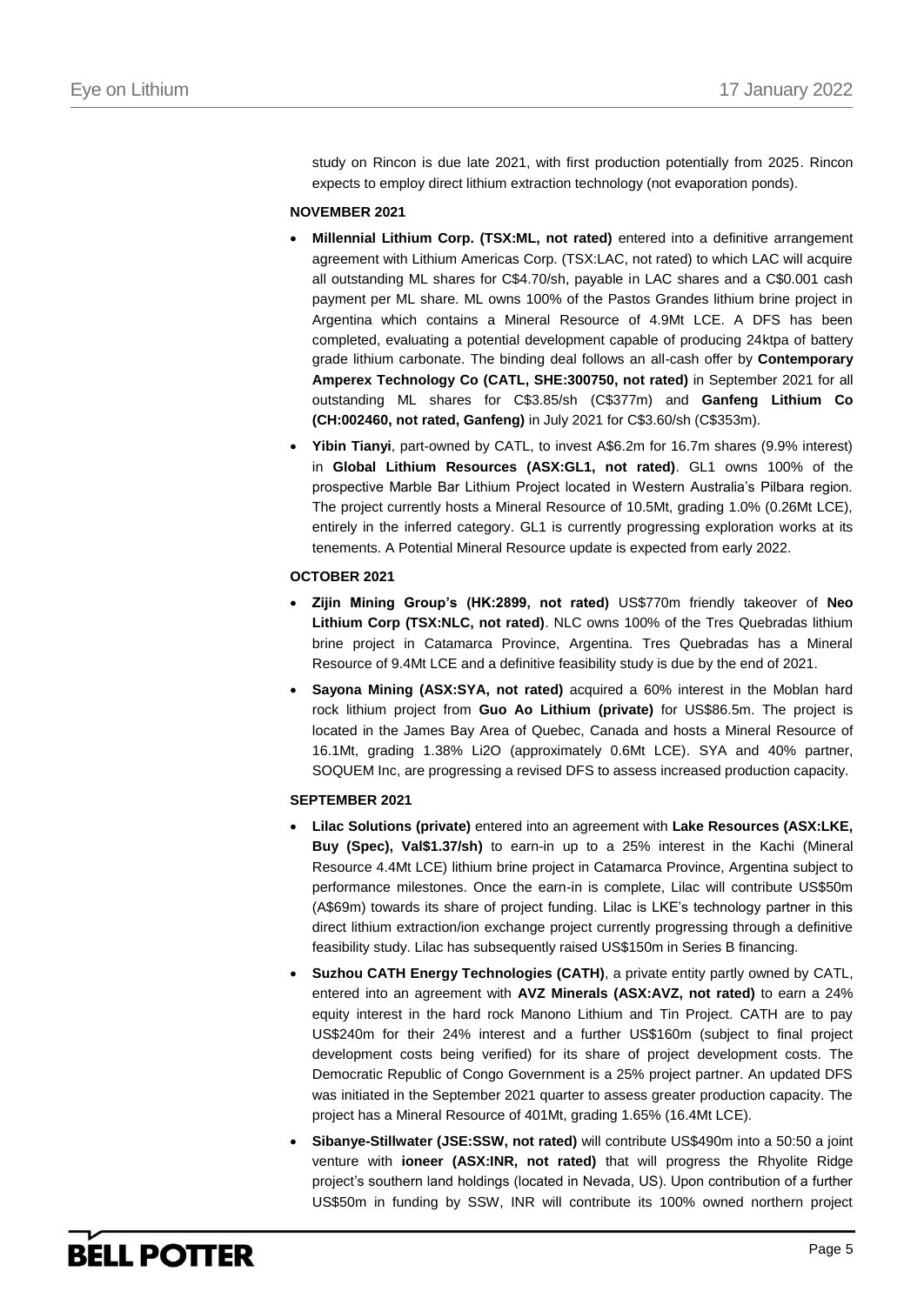position to the joint venture. The project has a Mineral Resource of 1.25Mt LCE and is outstanding final project approvals before construction can commence.

### **AUGUST 2021**

- **Ganfeng** to make an A\$34m equity investment in **Core Lithium (ASX:CXO, not rated)**. The equity investment will be priced at A\$0.338/sh, (representing a 10% premium to the 10-day volume weighted average price up to 6 August 2021). CXO's 100% owned Finniss hard rock lithium project in the Northern Territory has a Mineral Resource of 14.7Mt, grading 1.32% (0.5Mt LCE), and is construction-ready.
- **Sayona Québec**, a subsidiary 75% owned by SYA and 25% **Piedmont Lithium (ASX:PLL, not rated)**, acquired **North American Lithium (NAL)** through a bid process with court-appointed administrators for around C\$94m (A\$103m). NAL is a hard rock lithium project, located in Quebec, Canada and has a Mineral Resource of 57.7Mt, grading 1.05% (approximately 1.5Mt LCE). Studies are underway to assess a resumption of spodumene production and potential downstream capabilities.
- **Galaxy Resources (ASX:GXY)** merged with **Orocobre (ASX:ORE, Hold, TP\$9.30)**. The combined entity (to be rebranded to Allkem) is capable of producing 40ktpa LCE from FY22. GXY owned 100% its assets: the operating Mt Cattlin hard rock mine in Western Australia; Sal de Vida brine project (under construction) Argentina; and James Bay hard rock project (PFS underway) in Canada. GXY's Resource was 8.0Mt LCE.
- **Firefinch (ASX:FFX, not rated)** and **Ganfeng** entered into a binding term sheet to develop the Goulamina hard rock project (located in Mali, Africa) under a joint venture structure. Ganfeng will contribute US\$130m to the 50:50 joint venture and provide FFX with US\$64m in debt funding. The project has a Resource of 109Mt, grading 1.45% Li2O (3.9Mt LCE) and an updated DFS is due in the December 2021 quarter.
- **IGO (ASX:IGO, Buy, TP\$5.35)** acquired non-controlling interests in the Greenbushes hard rock lithium mine (25% effective interest) and Kwinana Lithium Hydroxide Refinery (50%) from **Tianqi Lithium (CH:002466, not rated, Tianqi)** for US\$1.4b. Both assets are located in Western Australia and Albemarle Corp. (NYSE:ALB, not rated) is a partner (indirect 49% interest) in the Greenbushes mine. The mine gas a Mineral Resource of 196.8Mt, grading 1.93% (9.4Mt LCE, including tailings, 100% basis) and is currently producing 1.2Mtpa of lithium concentrate. The refinery's first train has been commissioned in 2021 and will produce 24Mtpa of lithium hydroxide in steady state.

### **MAY 2021**

 **Bacanora Lithium PLC (AIM:BCN, not rated)** and **Ganfeng** entered into an agreement regarding the terms of a possible cash offer by Ganfeng for £0.675/sh (A\$1.21/sh) for shares that Ganfeng do not already own (28.9% ownership at the time), implying a total value for BCN of £259m. BCN owns 50% of the Sonora clay lithium project in Sonora, Mexico which has a Mineral Resource of 8.8Mt LCE. Ganfeng is a 50% partner in the project. A feasibility study has been completed on the project.

### **FEBRUARY 2021**

 **Ganfeng** increased its stake in the joint venture holding the **Sonora Lithium Project** from 22.5% to 50% for £21.9m (see above for details of the project).

### **JANUARY 2021**

 **PLL** made direct equity investments in **SYA** (19.9%) and its 100% owned **Sanoya Quebec Inc.** subsidiary (25%). Total consideration for the company-level investment was US\$7m including the purchase of two unsecured convertible bonds (to be later converted); PLL paid US\$5m for the subsidiary investment. A binding supply agreement for at least 50% of Sayona Quebec's planned spodumene concentrate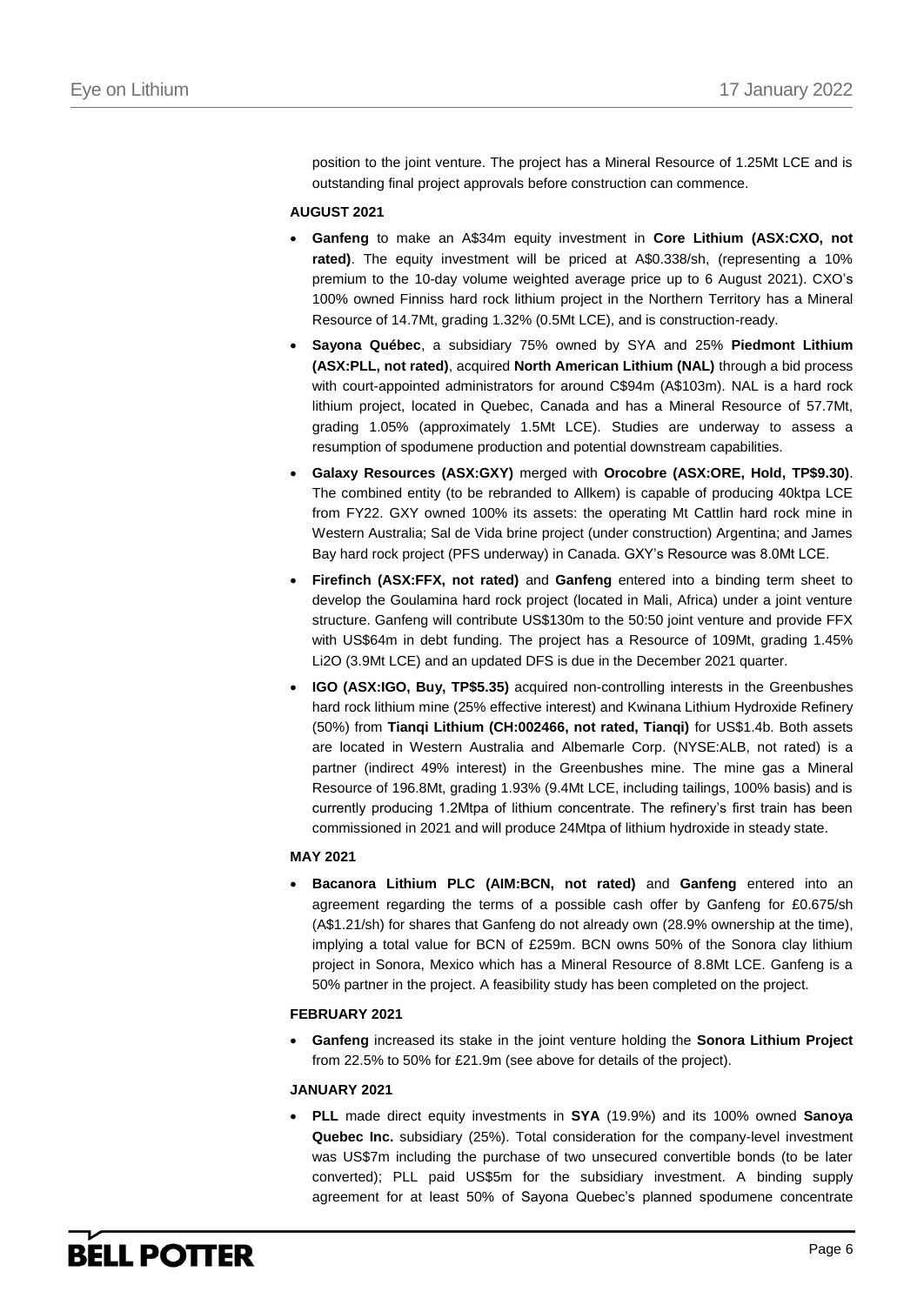production was also part of the deal. At the time of the deal, assets held by Sayona Quebec included: the DFS-level hard rock Authier project and the prospective hard rock Tansim project. Resources for these assets total 20.1Mt, grading 1.01% (0.5Mt LCE).

 **Pilbara Minerals (ASX:PLS, not rated)** acquired **Altura Mining's (formerly AJM)**  hard rock lithium operations in the Pilbara, Western Australia for a total consideration of US\$175m. At the time of the acquisition, the development (now known as Ngungaju Plant and South Pit area) had a Mineral Resource of 45.7Mt, grading 1.06% (1.2Mt LCE). The mine had been put on care and maintenance after AJM went into receivership.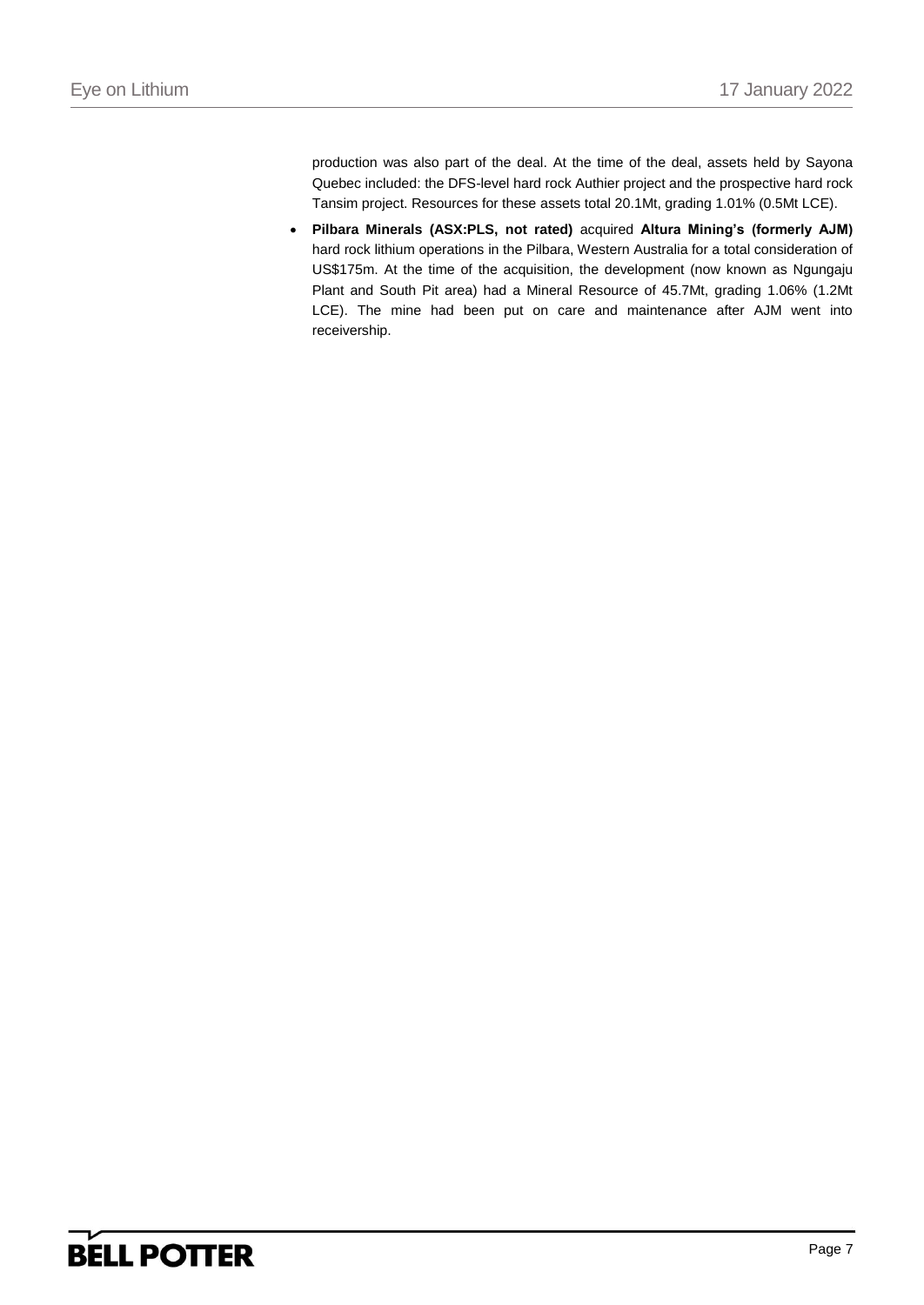# **Lithium company catalysts & news flow**

### **By mid-2022:**

- **Allkem (AKE):** Commissioning of Naraha hydroxide lithium plant. Progressing James Bay Environmental and Social Impact Assessment and regulatory approvals. Procurement of long-lead capital equipment. Targeting James Bay FID in Q2 2022. Construction updates on Sal De Vida Stage 1.
- **Lake Resources (LKE):** Updated Mineral Resource and initial Mineral Reserve for the Kachi project. Completion of Kachi DFS and Environmental and Social Impact Assessment (EISA).
- **Mineral Resources (MIN):** News flow relating to the restart of operations at MIN's 40% owned Wodgina mine, initially focussing one processing line (250ktpa). The potential restart of a further two 250ktpa processing lines may be announced, subject to sufficient market demand. All Wodgina spodumene will be converted into lithium hydroxide; MIN's 40% owned Kemerton Hydroxide Plant commissions through 2022.
- **Liontown Resources (LTR):** Announcement of further offtake agreements to the foundational binding offtake term sheet signed with LG Energy Solution in January 2022. Also expect procurement announcements of long-lead capital items and awarding of EPCM and key supplier and engineering contracts for the Kathleen Valley development. Completion of project funding, permitting and FID is expected by Q2 2022.

### **Ongoing:**

- **Allkem (AKE):** Construction completion and commencement of production at the Olaroz Stage 2 development in H2 2022. James Bay construction expected to commence in Q3 CY22.
- **IGO (IGO):** Continued ramp-up of lithium hydroxide production to nameplate capacity at the Kwinana Lithium Hydroxide Refinery. Expect news flow regarding completion and commissioning of the refinery's second train. Completion and commissioning of the Tailings Retreatment Plant and Chemical Grade Plant at the Greenbushes mine, adding 280ktpa and 520ktpa of gross annual spodumene production capacity, respectively.
- **Lake Resources (LKE):** Further expressions of interest and more developed agreements with Export Credit Agencies and other potential debt financiers with respect to Kachi capital cost financing. Announcement of product offtake agreements. Kachi project FID expected in mid-2022, construction in late 2022 and production in 2024.
- **Liontown Resources (LTR):** Continued assessment of downstream processing optionality. Construction of Kathleen Valley to commence in Q4 2022 and is expected to be completed by Q4 2023. Commissioning will then commence in Q1 2024 and full production by Q2 2024.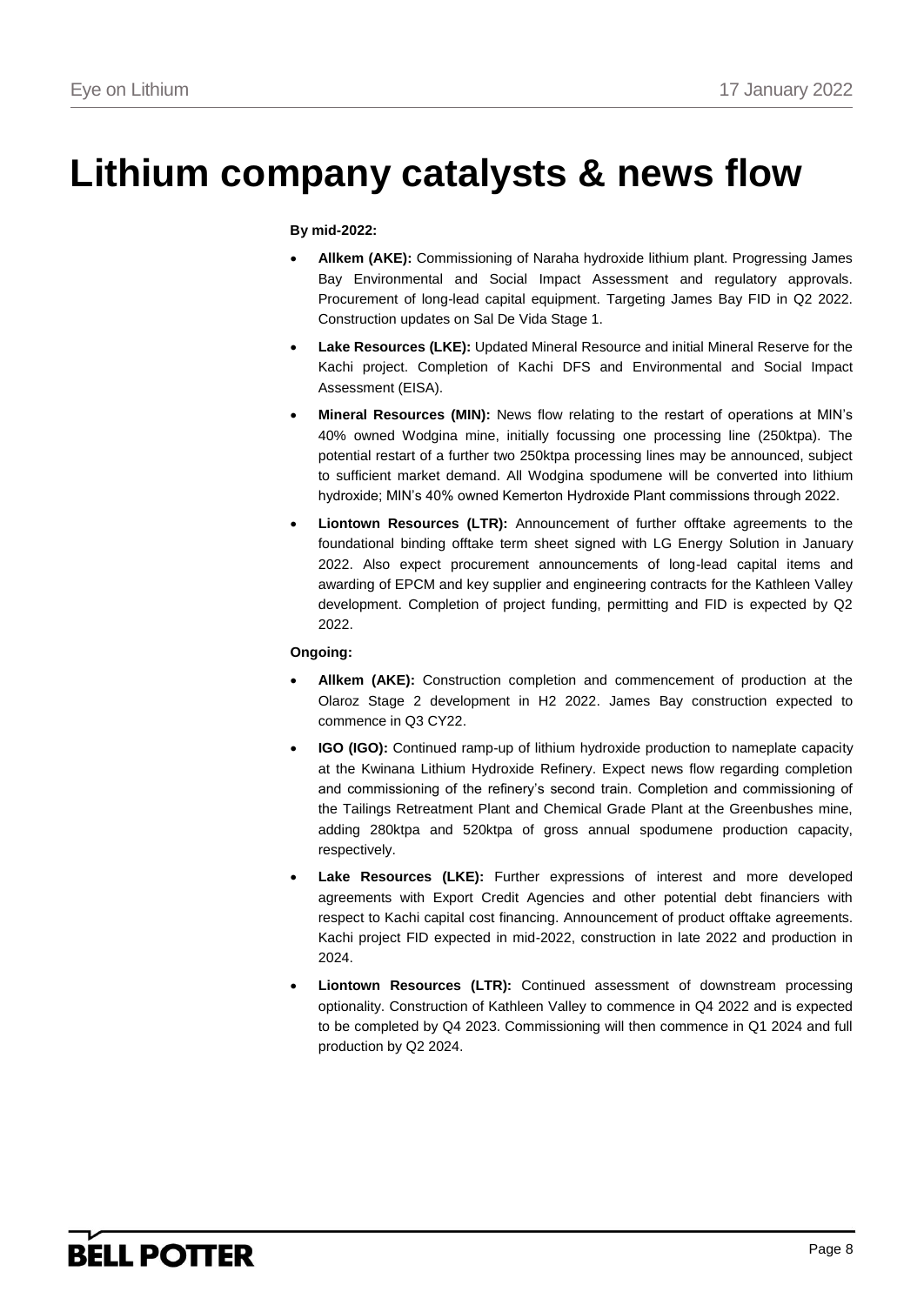# **Allkem Limited (AKE)**

AKE owns and operates a diversified portfolio of lithium producing assets, including:

- Brine projects:
	- 1. **Olaroz** (Producing, 66.5% AKE, Jujuy province, Argentina): Producing since April 2015. A Stage 2 expansion at Olaroz will lift lithium carbonate capacity from current levels of 17.5ktpa to 42.5ktpa from early 2022. Subsequent expansions could further lift capacity at Olaroz.
	- 2. **Sal de Vida** (Under development, 100% AKE, Catamarca province, Argentina): Being developed in three 10.7ktpa lithium carbonate stages, the first of which will be commissioned in late 2022. ORE currently expect subsequent 10.7ktpa expansions to be commissioned in 2025 and 2027.
- Hard rock / spodumene concentrate projects:
	- 1. **Mt Cattlin** (Producing, 100% AKE, Ravensthorpe, Western Australia): Capacity of around 200ktpa of 5.6-5.8% Li2O spodumene concentrate (28ktpa LCE) and mine life to 2025.
	- 2. **James Bay** (Prefeasibility study underway, 100% AKE, Québec, Canada): Potential production of 330ktpa of 5.6% Li<sub>2</sub>O spodumene concentrate (46ktpa LCE) over an 18 year project life.
- Downstream project:
	- 1. **Naraha** (Under development, 75% AKE, Naraha, Japan): Lithium carbonate to lithium hydroxide conversion facility with planned annual production of 10ktpa commissioning from early 2022.

### **Investment thesis: Hold, Target Price \$9.30/sh**

AKE is a go-to stock for multi-project exposure to lithium markets and the decarbonisation theme in general. A tight supply outlook has resulted in lithium prices lifting to record highs. AKE is in a strong position to negotiate much higher prices for 2022, driving material operating cash flow growth. We expect government policy, company strategy and media momentum will continue to focus on decarbonising technologies which are favourable for lithium demand and pricing sentiment. ORE's rebranding to Allkem has signalled a strong ESG focus and culture.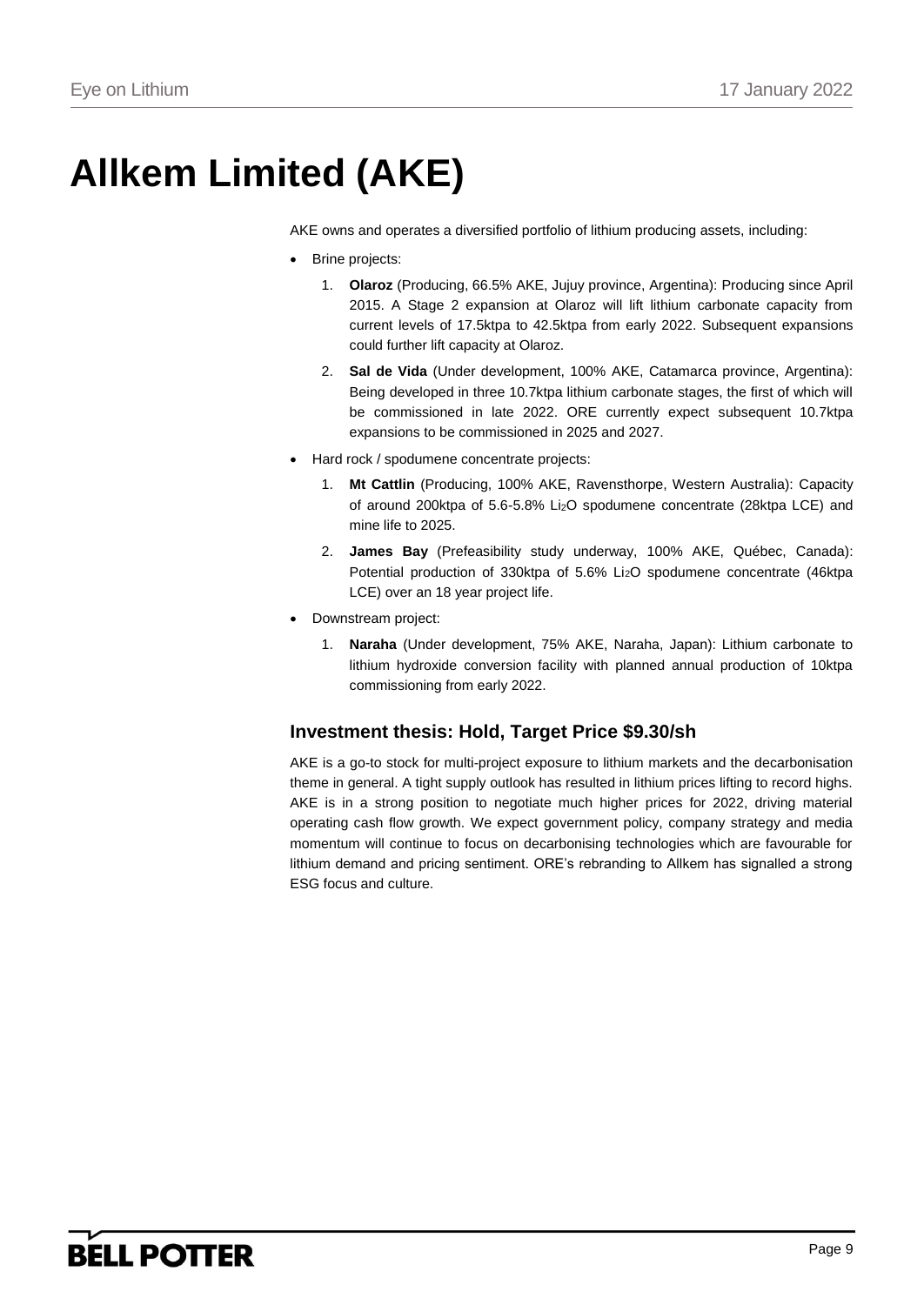### **Table 7 - AKE financial summary**

| наш<br>Price                             | A\$/sh            | 1770 1722<br>11.43 |                         |       |       |       |                                        |
|------------------------------------------|-------------------|--------------------|-------------------------|-------|-------|-------|----------------------------------------|
| <b>Target price</b>                      | A\$/sh            | 9.30               |                         |       |       |       |                                        |
| <b>PROFIT AND LOSS</b>                   |                   |                    |                         |       |       |       | <b>FINANCIAL RATIOS</b>                |
| Year ending 30 June                      | Unit              | 2020a              | 2021a                   | 2022e | 2023e | 2024e | Year ending 30 June                    |
| Revenue                                  | \$USm             | 77                 | 85                      | 382   | 589   | 828   | <b>VALUATION</b>                       |
| Expenses                                 | \$USm             | (112)              | (66)                    | (212) | (318) | (388) | EPS                                    |
| <b>EBITDA</b>                            | \$USm             | (35)               | 19                      | 171   | 271   | 440   | EPS growth (Acps)                      |
| Depreciation, amortisation & impairments | \$USm             | (29)               | (20)                    | (21)  | (32)  | (43)  | PER                                    |
| EBIT                                     | \$USm             | (64)               | (0)                     | 149   | 239   | 397   | DPS                                    |
| Net interest expense                     | \$US <sub>m</sub> | (13)               | (21)                    | (12)  | (11)  | (7)   | Franking                               |
| Profit before tax                        | \$US <sub>m</sub> | (77)               | (22)                    | 138   | 228   | 389   | Yield                                  |
| Tax expense                              | \$US <sub>m</sub> | 10                 | (68)                    | (46)  | (68)  | (110) | FCF/share                              |
| Significant items                        | \$US <sub>m</sub> |                    |                         |       |       |       | FCF yield                              |
| <b>NPAT</b> reported                     | \$USm             | (67)               | (89)                    | 92    | 161   | 279   | EV/EBITDA                              |
| Non-controlling interests                | \$US <sub>m</sub> | (15)               | (30)                    | 15    | 39    | 63    | <b>LIQUIDITY &amp; LEVERAGE</b>        |
| <b>NPAT to owners</b>                    | <b>SUSm</b>       | (52)               | (60)                    | 77    | 121   | 215   | Net debt / (cash)                      |
|                                          |                   |                    |                         |       |       |       | Net debt / Equity                      |
| <b>CASH FLOW STATEMENT</b>               |                   |                    |                         |       |       |       | Net debt / Net debt + Equity           |
| Year ending 30 June                      | Unit              | 2020a              | 2021a                   | 2022e | 2023e | 2024e | Net debt / EBITDA                      |
| OPERATING CASH FLOW                      |                   |                    |                         |       |       |       | EBITDA /net int expense                |
| Receipts from customers                  | \$US <sub>m</sub> | 81                 | 89                      | 345   | 553   | 802   | <b>PROFITABILITY RATIOS</b>            |
| Payments to suppliers and employees      | \$US <sub>m</sub> | (91)               | (94)                    | (219) | (280) | (367) | EBITDA margin                          |
| Tax paid                                 | \$USm             |                    | l,                      | (46)  | (68)  | (110) | EBIT margin                            |
| Net interest                             | <b>SUSm</b>       | (7)                | (10)                    | (12)  | (11)  | (7)   | Return on assets                       |
| Other                                    | \$US <sub>m</sub> |                    | i.                      | (14)  | (14)  | (14)  | Return on equity                       |
| Operating cash flow                      | \$USm             | (16)               | (16)                    | 55    | 181   | 303   |                                        |
| <b>INVESTING CASH FLOW</b>               |                   |                    |                         |       |       |       | <b>ASSUMPTIONS - Prices (nominal)</b>  |
| Capex                                    | \$US <sub>m</sub> | (127)              | (97)                    | (203) | (114) | (215) | Year ending 30 June                    |
| Disposal of assets                       | \$US <sub>m</sub> | 1                  | $\overline{\mathbf{c}}$ |       |       |       | Spodumene (min. 5-6% Li.O)             |
| Other                                    | \$US <sub>m</sub> | (6)                | (0)                     |       |       |       | Lithium carbonate price - Battery grad |
| Investing cash flow                      | \$USm             | (131)              | (94)                    | (203) | (114) | (215) | Lithium hydroxide price - Battery grad |
| <b>FINANCING CASH FLOW</b>               |                   |                    |                         |       |       |       | FX                                     |
| Debt proceeds/(repayments)               | \$US <sub>m</sub> | 98                 | 114                     |       |       |       |                                        |
| Dividends paid                           | <b>SUSm</b>       |                    |                         |       |       |       | <b>ASSUMPTIONS - Equity sales</b>      |
| Proceeds from share issues (net)         | \$USm             | $\mathbf 0$        | 119                     |       |       |       | Year ending 30 June                    |
| Other                                    | \$USm             | (59)               | (34)                    |       |       |       | Mt Cattlin                             |
| Financing cash flow                      | \$USm             | 39                 | 199                     |       |       | ٠     | James Bay                              |
| Change in cash                           | \$USm             | (109)              | 89                      | (147) | 67    | 88    | <b>Total spodumene</b>                 |
| Free cash flow                           | \$US <sub>m</sub> | (148)              | (110)                   | (147) | 67    | 88    | Total spodumene sales LCE (equit       |
|                                          |                   |                    |                         |       |       |       | Olaroz                                 |
| <b>BALANCE SHEET</b>                     |                   |                    |                         |       |       |       | Sal de Vida                            |
| Year ending 30 June                      | Unit              | 2020a              | 2021a                   | 2022e | 2023e | 2024e | <b>Total brine sales LCE (equity)</b>  |
| .<br><b>ASSETS</b>                       |                   |                    |                         |       |       |       | <b>Total sales LCE (equity)</b>        |
| Cash                                     | \$USm             | 172                | 258                     | 303   | 370   | 458   | Naraha lithium hydroxide               |
| Receivables                              | \$US <sub>m</sub> | 16                 | 23                      | 63    | 98    | 124   | Naraha LiOH sales LCE (equity)         |
| Inventories                              | \$US <sub>m</sub> | 72                 | 94                      | 114   | 114   | 114   |                                        |
| Capital assets                           | \$USm             | 807                | 897                     | 3,362 | 3,445 | 3,617 | <b>VALUATION</b>                       |
|                                          |                   |                    |                         |       |       |       |                                        |

| Date                                     | A\$/sh            | 17/01/22       |                  |       |                          |       |                                         |             |                | Stuart Howe (showe@bellpotter.com.au, +61 3 9235 1856)   |                | <b>Bell Potter Securities</b> |                           |
|------------------------------------------|-------------------|----------------|------------------|-------|--------------------------|-------|-----------------------------------------|-------------|----------------|----------------------------------------------------------|----------------|-------------------------------|---------------------------|
| Price<br><b>Target price</b>             | A\$/sh            | 11.43<br>9.30  |                  |       |                          |       |                                         |             |                | Joseph House (jhouse@bellpotter.com.au, +61 3 9235 1624) |                |                               |                           |
| <b>PROFIT AND LOSS</b>                   |                   |                |                  |       |                          |       | <b>FINANCIAL RATIOS</b>                 |             |                |                                                          |                |                               |                           |
| Year ending 30 June                      | Unit              | 2020a          | 2021a            | 2022e | 2023e                    | 2024e | Year ending 30 June                     | Unit        | 2020a          | 2021a                                                    | 2022e          | 2023e                         | 2024e                     |
| Revenue                                  | \$USm             | 77             | 85               | 382   | 589                      | 828   | VALUATION                               |             |                |                                                          |                |                               |                           |
| Expenses                                 | \$USm             | (112)          | (66)             | (212) | (318)                    | (388) | EPS                                     | Ac/sh       | (29)           | (24)                                                     | 19             | 26                            | 46                        |
| EBITDA                                   | \$USm             | (35)           | 19               | 171   | 271                      | 440   | EPS growth (Acps)                       | $\%$        | $-200%$        | na                                                       | na             | 41%                           | 77%                       |
| Depreciation, amortisation & impairments | \$USm             | (29)           | (20)             | (21)  | (32)                     | (43)  | PER                                     | x           | $-39.1x$       | $-47.4x$                                                 | 61.8x          | 43.8x                         | 24.7x                     |
| EBIT                                     | \$USm             | (64)           | (0)              | 149   | 239                      | 397   | <b>DPS</b>                              | Ac/sh       |                |                                                          |                |                               |                           |
| Net interest expense                     | \$US <sub>m</sub> | (13)           | (21)             | (12)  | (11)                     | (7)   | Franking                                | $\%$        | 0.0%           | 0.0%                                                     | 0.0%           | 0.0%                          | 0.0%                      |
| Profit before tax                        | \$US <sub>m</sub> | (77)           | (22)             | 138   | 228                      | 389   | Yield                                   | $\%$        | 0.0%           | 0.0%                                                     | 0.0%           | 0.0%                          | 0.0%                      |
| Tax expense                              | \$US <sub>m</sub> | 10             | (68)             | (46)  | (68)                     | (110) | FCF/share                               | Ac/sh       | (83)           | (45)                                                     | (36)           | 14                            | 19                        |
| Significant items                        | \$US <sub>m</sub> |                |                  |       |                          |       | FCF yield                               | $\%$        | $-7.3%$        | $-3.9%$                                                  | $-3.1%$        | 1.3%                          | 1.7%                      |
| <b>NPAT</b> reported                     | \$USm             | (67)           | (89)             | 92    | 161                      | 279   | EV/EBITDA                               | x           | $-142.9x$      | 261.2x                                                   | 29.5x          | 18.6x                         | 11.4x                     |
| Non-controlling interests                | \$USm             | (15)           | (30)             | 15    | 39                       | 63    | <b>LIQUIDITY &amp; LEVERAGE</b>         |             |                |                                                          |                |                               |                           |
| <b>NPAT to owners</b>                    | \$USm             | (52)           | (60)             | 77    | 121                      | 215   | Net debt / (cash)                       | \$m         | 79             | 78                                                       | 49             | (17)                          | (105)                     |
|                                          |                   |                |                  |       |                          |       | Net debt / Equity                       | $\%$        | 14%            | 12%                                                      | 2%             | $-1%$                         | $-4%$                     |
| <b>CASH FLOW STATEMENT</b>               |                   |                |                  |       |                          |       | Net debt / Net debt + Equity            | $\%$        | 13%            | 10%                                                      | 2%             | $-1%$                         | $-4%$                     |
| Year ending 30 June                      | Unit              | 2020a          | 2021a            | 2022e | 2023e                    | 2024e | Net debt / EBITDA                       | x           | $-2.3x$        | 4.1x                                                     | 0.3x           | $-0.1x$                       | $-0.2x$                   |
| <b>OPERATING CASH FLOW</b>               |                   |                |                  |       |                          |       | EBITDA /net int expense                 | x           | 2.7x           | $-0.9x$                                                  | $-14.8x$       | $-25.6x$                      | $-59.0x$                  |
| Receipts from customers                  | \$USm             | 81             | 89               | 345   | 553                      | 802   | <b>PROFITABILITY RATIOS</b>             |             |                |                                                          |                |                               |                           |
| Payments to suppliers and employees      | \$USm             | (91)           | (94)             | (219) | (280)                    | (367) | EBITDA margin                           | $\%$        | $-46%$         | 23%                                                      | 45%            | 46%                           | 53%                       |
| Tax paid                                 | \$USm             |                | ÷                | (46)  | (68)                     | (110) | EBIT margin                             | $\%$        | $-83%$         | 0%                                                       | 39%            | 41%                           | 48%                       |
| Net interest                             | \$US <sub>m</sub> | (7)            | (10)             | (12)  | (11)                     | (7)   | Return on assets                        | $\%$        | $-6%$          | $-7%$                                                    | 3%             | 4%                            | 7%                        |
| Other                                    | \$USm             |                | $\sim$           | (14)  | (14)                     | (14)  | Return on equity                        | $\%$        | $-9%$          | $-13%$                                                   | 5%             | 5%                            | 9%                        |
| Operating cash flow                      | \$USm             | (16)           | (16)             | 55    | 181                      | 303   |                                         |             |                |                                                          |                |                               |                           |
| <b>INVESTING CASH FLOW</b>               |                   |                |                  |       |                          |       | <b>ASSUMPTIONS - Prices (nominal)</b>   |             |                |                                                          |                |                               |                           |
| Capex                                    | \$USm             | (127)          | (97)             | (203) | (114)                    | (215) | Year ending 30 June                     | Unit        | 2020a          | 2021a                                                    | 2022e          | 2023e                         | 2024e                     |
| Disposal of assets                       | \$USm             | $\overline{1}$ | $\boldsymbol{2}$ |       |                          |       | Spodumene (min. 5-6% Li.O)              | US\$/t      | 519            | 478                                                      | 1,220          | 913                           | 850                       |
| Other                                    | \$US <sub>m</sub> | (6)            | (0)              | ٠     | $\overline{\phantom{a}}$ |       | Lithium carbonate price - Battery grade | US\$/t      | 9,311          | 8,641                                                    | 19,220         | 16,500                        | 15,250                    |
| Investing cash flow                      | \$USm             | (131)          | (94)             | (203) | (114)                    | (215) | Lithium hydroxide price - Battery grade | US\$/t      | 11,236         | 10,510                                                   | 21,247         | 18,181                        | 16,750                    |
| <b>FINANCING CASH FLOW</b>               |                   |                |                  |       |                          |       | FX                                      | US\$/A\$    | 0.67           | 0.75                                                     | 0.74           | 0.73                          | 0.73                      |
| Debt proceeds/(repayments)               | \$US <sub>m</sub> | 98             | 114              |       |                          |       |                                         |             |                |                                                          |                |                               |                           |
| Dividends paid                           | \$USm             |                |                  |       |                          |       | <b>ASSUMPTIONS - Equity sales</b>       |             |                |                                                          |                |                               |                           |
| Proceeds from share issues (net)         | \$USm             | 0              | 119              |       |                          |       | Year ending 30 June                     | Unit        | 2020a          | 2021a                                                    | 2022e          | 2023e                         | 2024e                     |
| Other                                    | \$USm             | (59)           | (34)             |       |                          |       | Mt Cattlin                              | kt          | 147            | 171                                                      | 225            | 188                           | 169                       |
| Financing cash flow                      | \$USm             | 39             | 199              |       | ÷,                       |       | James Bay                               | kt          |                |                                                          |                |                               |                           |
| Change in cash                           | \$USm             | (109)          | 89               | (147) | 67                       | 88    | <b>Total spodumene</b>                  | kt          | 147            | 171                                                      | 225            | 188                           | 169                       |
| Free cash flow                           | \$USm             | (148)          | (110)            | (147) | 67                       | 88    | Total spodumene sales LCE (equity)      | kt          | 22             | 24                                                       | 32             | 27                            | 24                        |
|                                          |                   |                |                  |       |                          |       | Olaroz                                  | kt          | $\overline{7}$ | 9                                                        | $\overline{7}$ | 16                            | 25                        |
| <b>BALANCE SHEET</b>                     |                   |                |                  |       |                          |       | Sal de Vida                             | kt          |                |                                                          |                | $\overline{4}$                | 10                        |
| Year ending 30 June                      | Unit              | 2020a          | 2021a            | 2022e | 2023e                    | 2024e | <b>Total brine sales LCE (equity)</b>   | kt          | $\overline{7}$ | 9                                                        | $\overline{7}$ | 20                            | 36                        |
| ASSETS                                   |                   |                |                  |       |                          |       | <b>Total sales LCE (equity)</b>         | kt          | 29             | 33                                                       | 39             | 46                            | 60                        |
| Cash                                     | \$USm             | 172            | 258              | 303   | 370                      | 458   | Naraha lithium hydroxide                | kt          | $\sim$         | ×                                                        | $\mathbf{1}$   | $\sqrt{4}$                    | $\overline{\mathfrak{c}}$ |
| Receivables                              | \$US <sub>m</sub> | 16             | 23               | 63    | 98                       | 124   | Naraha LiOH sales LCE (equity)          | kt          | $\blacksquare$ | $\cdot$                                                  | $\mathbf{1}$   | 4                             | 6                         |
| Inventories                              | \$US <sub>m</sub> | 72             | 94               | 114   | 114                      | 114   |                                         |             |                |                                                          |                |                               |                           |
| Capital assets                           | \$US <sub>m</sub> | 807            | 897              | 3,362 | 3,445                    | 3,617 | <b>VALUATION</b>                        |             |                |                                                          |                |                               |                           |
| Right of use                             | \$USm             | 27             | 28               | 28    | 28                       | 28    | Shares on issue                         | m           |                | 638 Used for valuation purposes                          |                |                               |                           |
| Other assets                             | \$US <sub>m</sub> | 51             | 48               | 71    | 71                       | 71    | Options & rights                        | ${\sf m}$   |                | 2 Options and performance rights                         |                |                               |                           |
| <b>Total assets</b>                      | \$USm             | 1,146          | 1,349            | 3,942 | 4,127                    | 4,412 | Diluted shares                          | m           | 640            |                                                          |                |                               |                           |
| LIABILITIES                              |                   |                |                  |       |                          |       | NPV (Discount rate 8%)                  | Current     |                | $+12$ mths                                               |                | $+24$ mths                    |                           |
| Creditors                                | \$USm             | 37             | 36               | 49    | 73                       | 80    |                                         | US\$m       | US\$/sh        | US\$m                                                    | US\$/sh        | US\$m                         | US\$/sh                   |
| Borrowings                               | \$US <sub>m</sub> | 220            | 301              | 301   | 301                      | 301   | Olaroz (Stage 1 & 2) (ORE 66.5%)        | 1,488       | 2.33           | 1,627                                                    | 2.55           | 1,668                         | 2.62                      |
| Lease liabilities                        | \$USm             | 31             | 36               | 52    | 52                       | 52    | Sal de Vida (ORE 100.0%)                | 1,472       | 2.31           | 1,717                                                    | 2.69           | 1,846                         | 2.90                      |
| Provisions                               | \$USm             | 34             | 36               | 50    | 50                       | 50    | Mt Cattlin (ORE 100.0%)                 | 186         | 0.29           | 123                                                      | 0.19           | 97                            | 0.15                      |
| Tax related liabilities                  | \$USm             | 119            | 188              | 546   | 546                      | 546   | Naraha (ORE 75.0%)                      | 252         | 0.40           | 289                                                      | 0.45           | 294                           | 0.46                      |
| Other liabilities                        | \$USm             | 14             | 28               | 28    | 28                       | 28    | James Bay (ORE 100.0%)                  | 326         | 0.51           | 352                                                      | 0.55           | 413                           | 0.65                      |
| <b>Total liabilities</b>                 | \$USm             | 455            | 624              | 1,026 | 1,051                    | 1,057 | Borax                                   | 14          | 0.02           | 13                                                       | 0.02           | 13                            | 0.02                      |
| NET ASSETS                               | \$USm             |                |                  |       |                          |       | Other                                   | 374         | 0.59           | 412                                                      | 0.65           | 433                           | 0.68                      |
| Share capital                            | \$USm             | 548            | 669              | 2,785 | 2,785                    | 2,785 | Corporate costs                         | (75)        | (0.12)         | (81)                                                     | (0.13)         | (81)                          | (0.13)                    |
| Retained earnings                        | \$US <sub>m</sub> | 71             | 11               | 85    | 245                      | 524   | Total enterprise value                  | 4,036       | 6.33           | 4,453                                                    | 6.98           | 4,682                         | 7.34                      |
| Reserves                                 | \$USm             | (17)           | (13)             | (13)  | (13)                     | (13)  | Net debt                                | (225)       | (0.35)         | (2)                                                      | (0.00)         | (69)                          | (0.11)                    |
| Non-controlling interest                 | \$USm             | 88             | 58               | 58    | 58                       | 58    | Equilty value                           | 4,262       | 6.68           | 4,455                                                    | 6.99           | 4,751                         | 7.45                      |
| SHAREHOLDER EQUITY                       | \$USm             | 691            | 725              | 2,915 | 3,076                    | 3,355 |                                         | <b>A\$m</b> | A\$/sh         | A\$m                                                     | A\$/sh         | <b>A\$m</b>                   | A\$/sh                    |
| Weighted average shares                  | m                 | 265            | 331              | 564   | 637                      | 637   | Equilty value                           | 5,909       | 9.27           | 6,177                                                    | 9.69           | 6,588                         | 10.33                     |
|                                          |                   |                |                  |       |                          |       |                                         |             |                |                                                          |                |                               |                           |

SOURCE: COMPANY DATA AND BELL POTTER SECURITIES ESTIMATES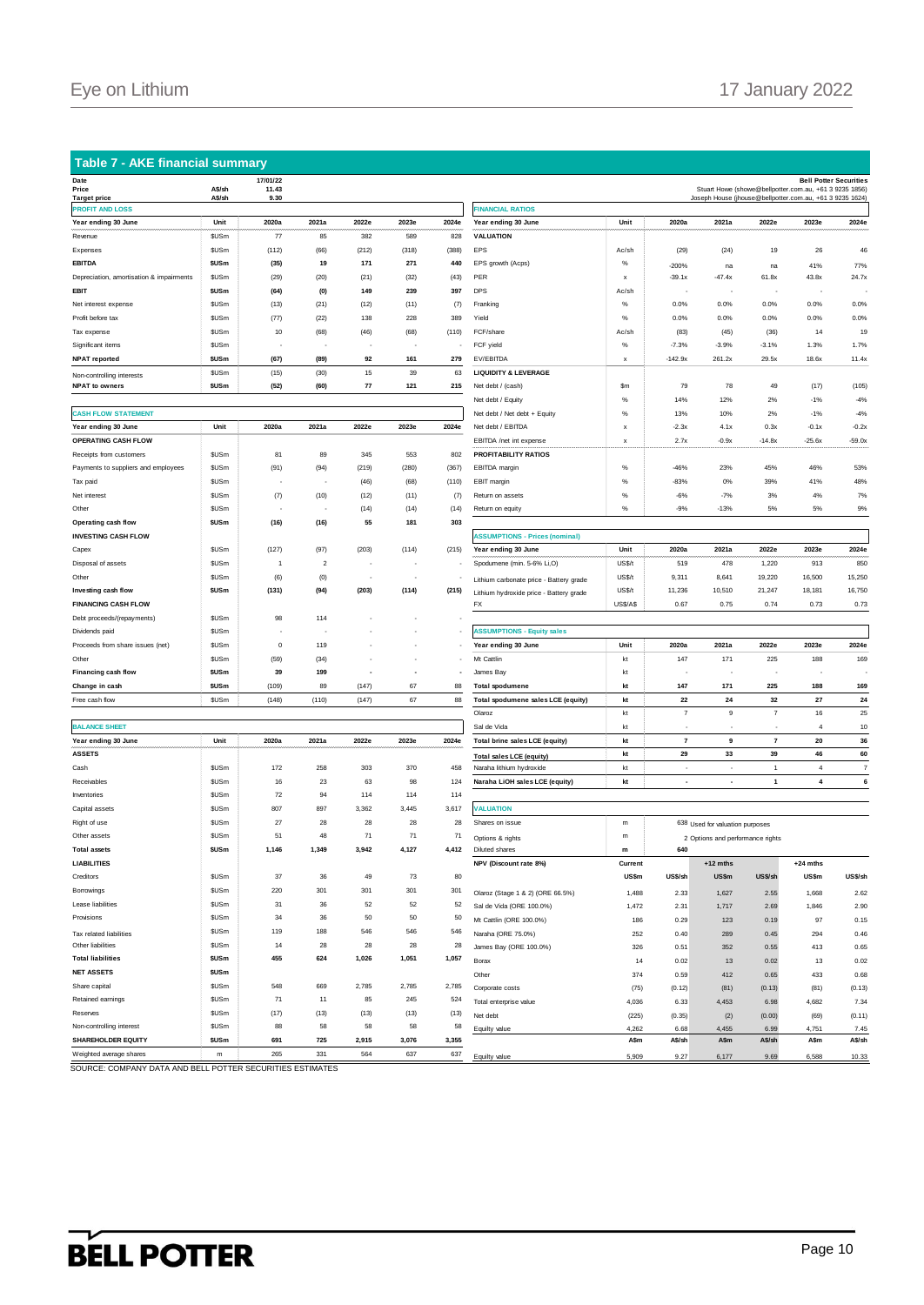# **Liontown Resources Ltd (LTR)**

LTR is a Perth-based mineral exploration and development company. The company's focus is the Kathleen Valley lithium project (100% LTR). Key DFS metrics are an NPV(8% real) of \$4.2b from spodumene production of around 511ktpa from 2024 expanding to 658ktpa, with an initial capital cost of \$473m. Integrating downstream refining increases the project's NPV(8% real) to \$9.6b from lithium hydroxide production expanding to 86ktpa (75ktpa LCE) and additional capital costs of \$1.5b. LTR have assumed Roskill (Wood Mackenzie) long term lithium pricing estimates: Spodumene concentrate US\$1,392/t FOB; and lithium hydroxide monohydrate US\$29,401/t. The company also has a strong ESG focus as exemplified by its recently announced Native Title Agreement and net zero by 2034 carbon emission target.

## **Investment view: Speculative Buy, Valuation \$2.15/sh**

LTR is funded for Kathleen Valley's initial development capital. A definitive feasibility study outlined 658ktpa SC6 production with potential for conversion into 86ktpa lithium hydroxide (75ktpa lithium carbonate equivalent, LCE). LTR is independent, debt free with significant uncommitted offtake; a strong strategic position in a market for lithium facing supply shortages. Key catalysts are awarding development contracts, procuring long lead-time equipment, signing offtake contracts and commencing development.

Our LTR valuation is \$2.15/sh and recommendation is Speculative Buy (unchanged). LTR is a mine development company with prospective operations and cash flows. Our Speculative risk rating recognises this higher level of risk and volatility of returns.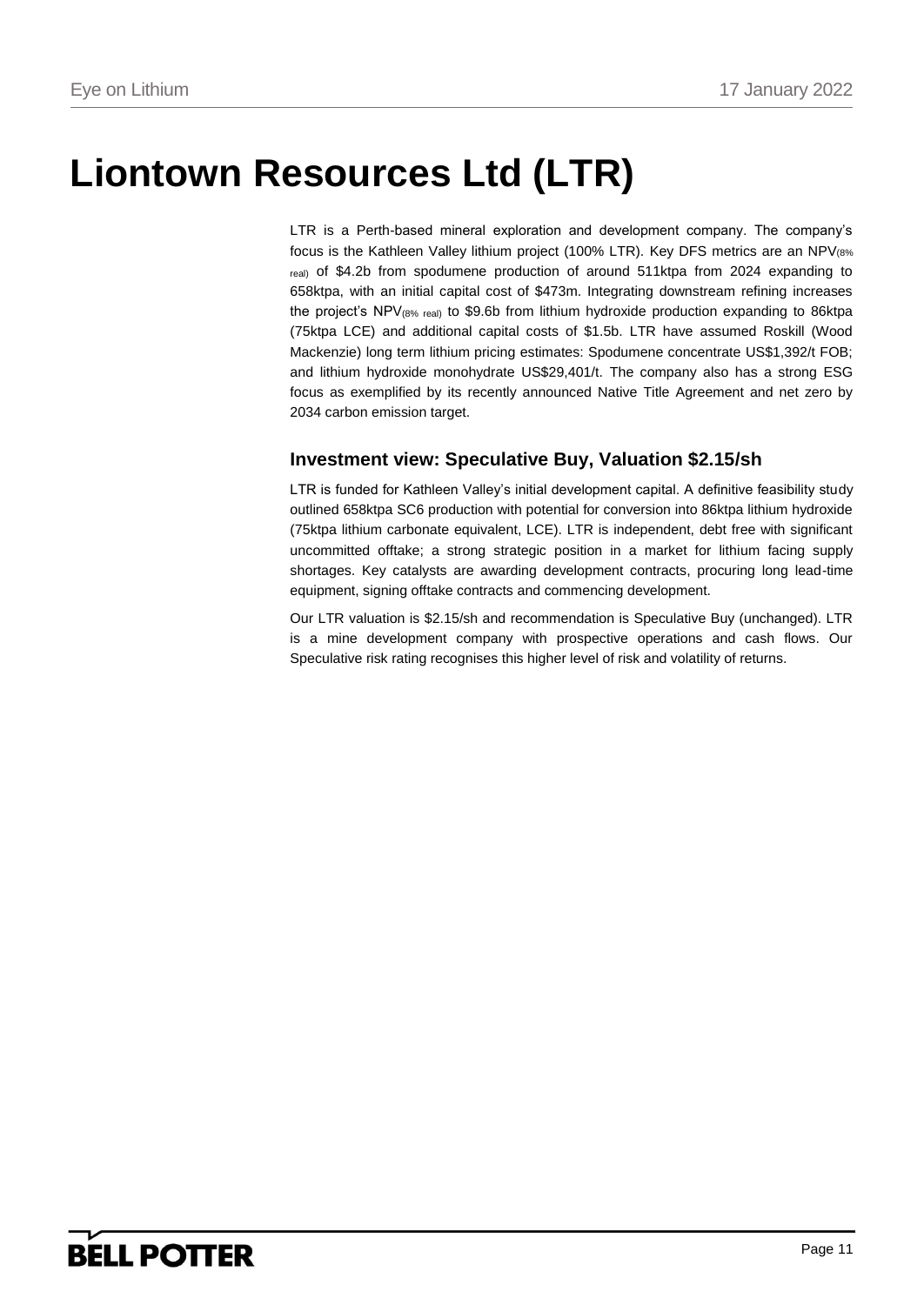### **Table 8 - LTR financial summary**

| Date                        |        |       | 17/01/22 |       |                |       |                         |       |           |           |           | <b>Bell Potter Securities</b>                          |       |
|-----------------------------|--------|-------|----------|-------|----------------|-------|-------------------------|-------|-----------|-----------|-----------|--------------------------------------------------------|-------|
| Price                       | A\$/sh |       | 1.72     |       |                |       |                         |       |           |           |           | Stuart Howe (showe@bellpotter.com.au, +61 3 9235 1856) |       |
| <b>Target price</b>         | A\$/sh |       | 2.15     |       |                |       |                         |       |           |           |           |                                                        |       |
| <b>PROFIT AND LOSS</b>      |        |       |          |       |                |       | <b>FINANCIAL RATIOS</b> |       |           |           |           |                                                        |       |
| Year ending 30 June         | Unit   | 2020a | 2021a    | 2022e | 2023e          | 2024e | Year ending 30 June     | Unit  | 2020a     | 2021a     | 2022e     | 2023e<br>                                              | 2024e |
| Revenue                     | \$m    |       |          |       | ٠              | 377   | <b>VALUATION</b>        |       |           |           |           |                                                        |       |
| Expenses                    | \$m    | (13)  | (11)     | (8)   | (8)            | (207) | EPS                     | Ac/sh | (0.8)     | (0.6)     | (0.4)     | (0.4)                                                  | 5.6   |
| EBITDA                      | \$m    | (13)  | (11)     | (8)   | (8)            | 169   | EPS growth (Acps)       | $\%$  | na        | na        | na        | na                                                     | na    |
| Depreciation & amortisation | \$m    | (0)   |          |       | $\blacksquare$ | (44)  | PER                     | Λ     | $-224.0x$ | $-288.9x$ | $-429.1x$ | $-394.3x$                                              | 30.6x |
| EBIT                        | \$m    | (13)  | (11)     | (8)   | (8)            | 125   | DPS                     | Ac/sh |           |           |           |                                                        |       |
| Net interest expense        | \$m    |       | 0        |       | (2)            | (3)   | Franking                | $\%$  | 0%        | 0%        | 0%        | 0%                                                     | 0%    |
| Profit before tax           | \$m    | (13)  | (11)     | (8)   | (10)           | 122   | Yield                   | $\%$  | 0%        | 0%        | 0%        | 0%                                                     | 0%    |
| Tax expense                 | \$m    | ۰     | $\theta$ |       |                |       | FCF/share               | Ac/sh | (0.9)     | (0.4)     | (1.9)     | (17.9)                                                 | (0.4) |
| NPAT (reported)             | \$m    | (13)  | (11)     | (8)   | (10)           | 122   | FCF yield               | %     | $-1%$     | 0%        | $-1%$     | $-10%$                                                 | 0%    |
| NPAT (adjusted)             | Sm     | (13)  | (11)     | (8)   | (10)           | 122   | EV/EBITDA               |       | $-254.2x$ | $-295.4x$ | $-409.0x$ | $-409.0x$                                              | 19.3x |

| <b>CASH FLOW STATEMENT</b>          |      |                |          |       |       |       | Net debt / (cash)                     |
|-------------------------------------|------|----------------|----------|-------|-------|-------|---------------------------------------|
| Year ending 30 June                 | Unit | 2020a          | 2021a    | 2022e | 2023e | 2024e | Net debt / Equity                     |
| <b>OPERATING CASH FLOW</b>          |      |                |          |       |       |       | Net debt / Net debt + Equity          |
| Receipts from customers             | \$m  |                | 2        |       |       |       | Net debt / EBITDA                     |
| Payments to suppliers and employees | \$m  |                |          |       |       |       | EBITDA /net int expense               |
| Tax paid                            | \$m  |                |          |       |       |       | <b>PROFITABILITY RATIOS</b>           |
| Net interest                        | \$m  | $\theta$       | $\theta$ |       | (2)   | (3)   | <b>EBITDA</b> margin                  |
| Other                               | \$m  | (16)           | (10)     | (7)   | (8)   | 114   | EBIT margin                           |
| Operating cash flow                 | \$m  | (16)           | (8)      | (7)   | (10)  | 111   | Return on assets                      |
| <b>INVESTING CASH FLOW</b>          |      |                |          |       |       |       | Return on equity                      |
| Capex                               | \$m  | (0)            |          | (1)   | (381) | (120) |                                       |
| Disposal of assets                  | \$m  |                | 2        |       |       |       | <b>ASSUMPTIONS - Prices (nominal)</b> |
| Other                               | \$m  |                | (0)      | (30)  |       |       | Year ending 30 June                   |
| Investing cash flow                 | \$m  | (0)            | 1        | (31)  | (381) | (120) | Li spodumene price                    |
| <b>FINANCING CASH FLOW</b>          |      |                |          |       |       |       | Tantalum price (30% benchmark)        |
| Debt proceeds/(repayments)          | \$m  |                |          |       | 50    |       | <b>FX</b>                             |
| Dividends paid                      | \$m  |                |          |       |       |       |                                       |
| Proceeds from share issues (net)    | \$m  | 18             | 14       | 532   |       |       | <b>ASSUMPTIONS - Sales (equity)</b>   |
| Other                               | \$m  | (0)            | (0)      |       |       |       | Year ending 30 June                   |
| Financing cash flow                 | \$m  | 18             | 14       | 532   | 50    |       | Spodumene concentrate (SC6)           |
| Change in cash                      | \$m  | $\overline{2}$ | 7        | 494   | (340) | (9)   | Tantalum concentrate (30%)            |
| Free cash flow                      | \$m  | (16)           | (7)      | (38)  | (390) | (9)   |                                       |

| <b>BALANCE SHEET</b>      |      |                |                       | ٠     | <b>Shares</b>  |       |                               |       |
|---------------------------|------|----------------|-----------------------|-------|----------------|-------|-------------------------------|-------|
| Year ending 30 June       | Unit | 2020a          | 2021a                 | 2022e | 2023e          | 2024e |                               | m     |
| <b>ASSETS</b>             |      |                |                       |       |                |       | Shares on issue (diluted)     | 2,204 |
| Cash                      | \$m  | 5              | 13                    | 506   | 166            | 157   | 1. Kathleen Valley Upstream   |       |
| <b>Receivables</b>        | \$m  | $\overline{2}$ | 0                     |       |                | 75    | 2. Kathleen Valley Downstream |       |
| Inventories               | \$m  | ٠              | ٠                     | 1     |                | 21    | TOTAL KATHLEEN VALLEY         |       |
| Capital assets            | \$m  | 0              | $\tilde{\phantom{a}}$ | 1     | 382            | 458   | Corporate/admin expenses      |       |
| Other assets              | \$m  | 0              | 3                     | 2     | $\overline{2}$ | 2     | Other projects (risked)       |       |
| <b>Total assets</b>       | \$m  | 7              | 15                    | 510   | 551            | 713   | EV (risked)                   |       |
| <b>LIABILITIES</b>        |      |                |                       |       |                |       | Net debt / (cash)             |       |
| Creditors                 | \$m  |                |                       |       |                |       | Equity value (undiluted)      |       |
| Borrowings                | \$m  |                |                       | ٠     | 50             | 50    |                               |       |
| Provisions                | \$m  | 0              | ٠                     | ٠     | ٠              |       |                               |       |
| Other liabilities         | \$m  | 1              | $\overline{2}$        | 3     | 3              | 43    |                               |       |
| <b>Total liabilities</b>  | \$m  | 1              | $\overline{2}$        | 3     | 53             | 93    |                               |       |
| <b>NET ASSETS</b>         | \$m  | 7              | 13                    | 507   | 498            | 620   |                               |       |
| Share capital             | \$m  | 63             | 78                    | 610   | 610            | 610   |                               |       |
| Reserves                  | \$m  | 2              | 4                     | 4     | 4              | 4     |                               |       |
| Accumulated losses        | \$m  | (59)           | (68)                  | (107) | (116)          | 6     |                               |       |
| Non-controlling interest  | \$m  |                |                       |       |                |       |                               |       |
| <b>SHAREHOLDER EQUITY</b> | \$m  | 7              | 13                    | 507   | 498            | 620   |                               |       |
| Weighted average shares   | m    | 1,676          | 1,780                 | 2,002 | 2,184          | 2,184 |                               |       |

| Expenses                            | \$m           | (13)                    | (11)                 | (8)                      | (8)                      | (207) | EPS                                          | Ac/sh         | (0.8)         | (0.6)                                 | (0.4)            | (0.4)           | 5.6       |
|-------------------------------------|---------------|-------------------------|----------------------|--------------------------|--------------------------|-------|----------------------------------------------|---------------|---------------|---------------------------------------|------------------|-----------------|-----------|
| EBITDA                              | \$m           | (13)                    | (11)                 | (8)                      | (8)                      | 169   | EPS growth (Acps)                            | %             | na            | na                                    | na               | na              | na        |
| Depreciation & amortisation         | $\mathsf{Sm}$ | (0)                     | $\ddot{\phantom{1}}$ | $\overline{\phantom{a}}$ |                          | (44)  | PER                                          | X             | $-224.0x$     | $-288.9x$                             | $-429.1x$        | $-394.3x$       | 30.6x     |
| EBIT                                | $\mathsf{Sm}$ | (13)                    | (11)                 | (8)                      | (8)                      | 125   | <b>DPS</b>                                   | Ac/sh         |               |                                       |                  |                 |           |
| Net interest expense                | \$m           | 0                       | 0                    | $\sim$                   | (2)                      | (3)   | Franking                                     | %             | 0%            | 0%                                    | 0%               | 0%              | $0\%$     |
| Profit before tax                   | $\mathsf{Sm}$ | (13)                    | (11)                 | (8)                      | (10)                     | 122   | Yield                                        | %             | 0%            | 0%                                    | 0%               | 0%              | 0%        |
| Tax expense                         | $\mathsf{Sm}$ | ÷.                      | 0                    | $\blacksquare$           |                          |       | FCF/share                                    | Ac/sh         | (0.9)         | (0.4)                                 | (1.9)            | (17.9)          | (0.4)     |
| NPAT (reported)                     | \$m           | (13)                    | (11)                 | (8)                      | (10)                     | 122   | FCF yield                                    | %             | $-1%$         | 0%                                    | $-1%$            | $-10%$          | $0\%$     |
| NPAT (adjusted)                     | \$m           | (13)                    | (11)                 | (8)                      | (10)                     | 122   | EV/EBITDA<br><b>LIQUIDITY &amp; LEVERAGE</b> | X             | $-254.2x$     | $-295.4x$<br>$\overline{\phantom{a}}$ | $-409.0x$        | $-409.0x$<br>÷. | 19.3x     |
| <b>CASH FLOW STATEMENT</b>          |               |                         |                      |                          |                          |       | Net debt / (cash)                            | $\mathsf{Sm}$ | (5)           | (13)                                  | (506)            | (116)           | (107)     |
| Year ending 30 June                 | Unit          | 2020a                   | 2021a                | 2022e                    | 2023e                    | 2024e | Net debt / Equity                            | %             | $-81%$        | $-93%$                                | $-100%$          | $-23%$          | $-17%$    |
|                                     |               |                         |                      |                          |                          |       |                                              |               |               |                                       |                  |                 |           |
| OPERATING CASH FLOW                 |               |                         |                      |                          |                          |       | Net debt / Net debt + Equity                 | %             | $-417%$       | $-1.331%$                             | -59.131%         | $-0.030%$       | $-0.021%$ |
| Receipts from customers             | $\mathsf{Sm}$ |                         | 2                    |                          |                          |       | Net debt / EBITDA                            | X             | 0.4x          | 1.1x                                  | 63.3x            | 14.5x           | $-0.6x$   |
| Payments to suppliers and employees | \$m           |                         |                      |                          |                          |       | EBITDA /net int expense                      | Χ             | $-129.7x$     | $-586.5x$                             | na               | 5.3x            | $-56.5x$  |
| Tax paid                            | $\mathsf{Sm}$ |                         |                      |                          |                          |       | <b>PROFITABILITY RATIOS</b>                  |               |               |                                       |                  |                 |           |
| Net interest                        | \$m           | 0                       | 0                    |                          | (2)                      | (3)   | EBITDA margin                                | %             | na            | $-1846%$                              | na               | na              | 45%       |
| Other                               | $\mathsf{Sm}$ | (16)                    | (10)                 | (7)                      | (8)                      | 114   | EBIT margin                                  | %             | na            | $-1846%$                              | na               | na              | 33%       |
| Operating cash flow                 | \$m           | (16)                    | (8)                  | (7)                      | (10)                     | 111   | Return on assets                             | %             | $-129%$       | $-65%$                                | $-2%$            | $-2%$           | 17%       |
| INVESTING CASH FLOW                 |               |                         |                      |                          |                          |       | Return on equity                             | %             | $-154%$       | $-71%$                                | $-2%$            | $-2%$           | 20%       |
| Capex                               | \$m           | (0)                     | ٠                    | (1)                      | (381)                    | (120) |                                              |               |               |                                       |                  |                 |           |
| Disposal of assets                  | $\mathsf{Sm}$ |                         | $\overline{2}$       | $\epsilon$               | ÷,                       |       | <b>ASSUMPTIONS - Prices (nominal)</b>        |               |               |                                       |                  |                 |           |
| Other                               | \$m           |                         | (0)                  | (30)                     | $\overline{\phantom{a}}$ |       | Year ending 30 June                          | Unit          | 2021a         | 2022e                                 | 2023e            | 2024e           | 2025e     |
| Investing cash flow                 | \$m           | (0)                     | $\mathbf{1}$         | (31)                     | (381)                    | (120) | Li spodumene price                           | US\$/t        | 478           | 1,220                                 | 913              | 850             | 850       |
| <b>FINANCING CASH FLOW</b>          |               |                         |                      |                          |                          |       | Tantalum price (30% benchmark)               | US\$/lb       | 60            | 60                                    | 60               | 60              | 60        |
| Debt proceeds/(repayments)          | \$m           |                         |                      |                          | 50                       |       | FX                                           | US\$/A\$      | 0.75          | 0.73                                  | 0.73             | 0.74            | 0.74      |
| Dividends paid                      | \$m           |                         |                      |                          |                          |       |                                              |               |               |                                       |                  |                 |           |
| Proceeds from share issues (net)    | \$m           | 18                      | 14                   | 532                      |                          |       | <b>ASSUMPTIONS - Sales (equity)</b>          |               |               |                                       |                  |                 |           |
| Other                               | $\mathsf{Sm}$ | (0)                     | (0)                  |                          |                          |       | Year ending 30 June                          | Unit          | 2021a         | 2022e                                 | 2023e            | 2024e           | 2025e     |
| Financing cash flow                 | \$m           | 18                      | 14                   | 532                      | 50                       |       | Spodumene concentrate (SC6)                  | kt            |               |                                       |                  | 326             | 320       |
| Change in cash                      | \$m           | $\overline{\mathbf{2}}$ | $\overline{7}$       | 494                      | (340)                    | (9)   | Tantalum concentrate (30%)                   |               |               |                                       |                  | 341             | 253       |
| Free cash flow                      | \$m           | (16)                    | (7)                  | (38)                     | (390)                    | (9)   |                                              |               |               |                                       |                  |                 |           |
|                                     |               |                         |                      |                          |                          |       | <b>VALUATION</b>                             |               |               |                                       |                  |                 |           |
| <b>BALANCE SHEET</b>                |               |                         |                      |                          |                          |       |                                              |               | <b>Shares</b> | <b>Unrisked</b>                       | <b>Risk dics</b> | <b>Risked</b>   |           |
| Year ending 30 June                 | Unit          | 2020a                   | 2021a                | 2022e                    | 2023e                    | 2024e |                                              |               | m             | \$m                                   | %                | \$m             | $$$ /sh   |

|                      |      |                          |                          |                          |          |                    | ************                  |   |               |                 |                  |               |         |
|----------------------|------|--------------------------|--------------------------|--------------------------|----------|--------------------|-------------------------------|---|---------------|-----------------|------------------|---------------|---------|
| <b>BALANCE SHEET</b> |      |                          |                          |                          |          |                    |                               |   | <b>Shares</b> | <b>Unrisked</b> | <b>Risk dics</b> | <b>Risked</b> |         |
| Year ending 30 June  | Unit | 2020a                    | 2021a                    | 2022e                    | 2023e    | 2024e<br>--------- |                               | ۰ | m             | \$m             | $\%$             | \$m           | $$$ /sh |
| ASSETS               |      |                          |                          |                          |          |                    | Shares on issue (diluted)     |   | 2,204         |                 |                  |               |         |
| Cash                 | \$m  | 5                        | 13                       | 506                      | 166      | 157                | Kathleen Valley Upstream      |   |               | 1,825           | 10%              | 1,643         | 0.75    |
| Receivables          | \$m  | 2                        | 0                        | $\overline{\phantom{a}}$ | ٠        | 75                 | 2. Kathleen Valley Downstream |   |               | 2,900           | 20%              | 2,320         | 1.05    |
| Inventories          | \$m  |                          | $\overline{\phantom{a}}$ |                          |          | 21                 | TOTAL KATHLEEN VALLEY         |   |               | 4,725           |                  | 3,963         | 1.80    |
| Capital assets       | \$m  | 0                        | $\overline{\phantom{a}}$ |                          | 382      | 458                | Corporate/admin expenses      |   |               |                 |                  | (38)          | (0.02)  |
| Other assets         | \$m  | 0                        | 3                        | 2                        | $\gamma$ |                    | Other projects (risked)       |   |               |                 |                  | 325           | 0.15    |
| <b>Total assets</b>  | \$m  |                          | 15                       | 510                      | 551      | 713                | EV (risked)                   |   |               |                 |                  | 4,250         | 1.93    |
| LIABILITIES          |      |                          |                          |                          |          |                    | Net debt / (cash)             |   |               |                 |                  | (478)         | (0.22)  |
| Creditors            | \$m  | $\overline{\phantom{a}}$ |                          |                          |          |                    | Equity value (undiluted)      |   |               |                 |                  | 4,728         | 2.15    |

SOURCE: COMPANY DATA AND BELL POTTER SECURITIES ESTIMATES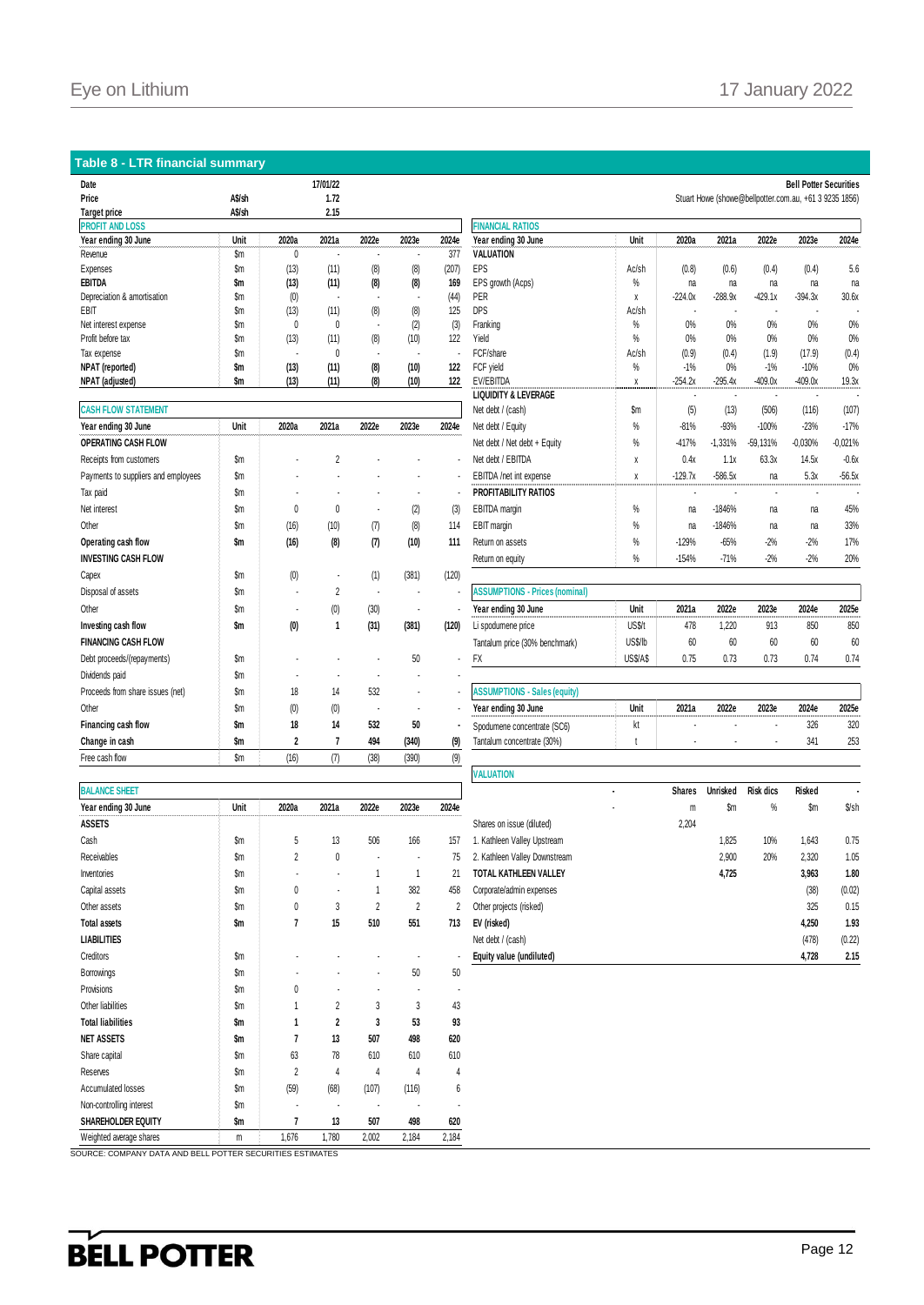# **Lake Resources Ltd (LKE)**

LKE's Kachi (Argentina) lithium brine project has the potential to initially produce 25.5ktpa of high purity lithium carbonate from 2024 using direct lithium extraction technology. A DFS is due by mid-2022. Kachi's direct lithium extraction process is based on ion exchange developed by technology partner Lilac Solutions. Lilac is strategically aligned with LKE through a 25% project earn-in. An April 2020 Kachi PFS (and a subsequent March 2021 update) outlined a 25 year project with a capital cost of US\$544m and unit costs of US\$4,178m. LKE estimate annual project EBITDA of \$260m at the PFS assumed production rate of 25.5ktpa lithium carbonate and price of US\$15,500/t (CIF Asia)

## **Investment view: Buy (Speculative), Valuation \$1.37/sh**

LKE is leveraged to the dominant market themes: decarbonisation and ESG investing. With an attractive development project, uncommitted product offtake and an independent share register, LKE has strategic appeal. We expect government policy, company strategy and media momentum will continue to focus on decarbonising technologies which are favourable for lithium demand and pricing sentiment. LKE is a project development company with prospective operations and cash flows. Our Speculative risk rating recognises this higher level of risk and volatility of returns.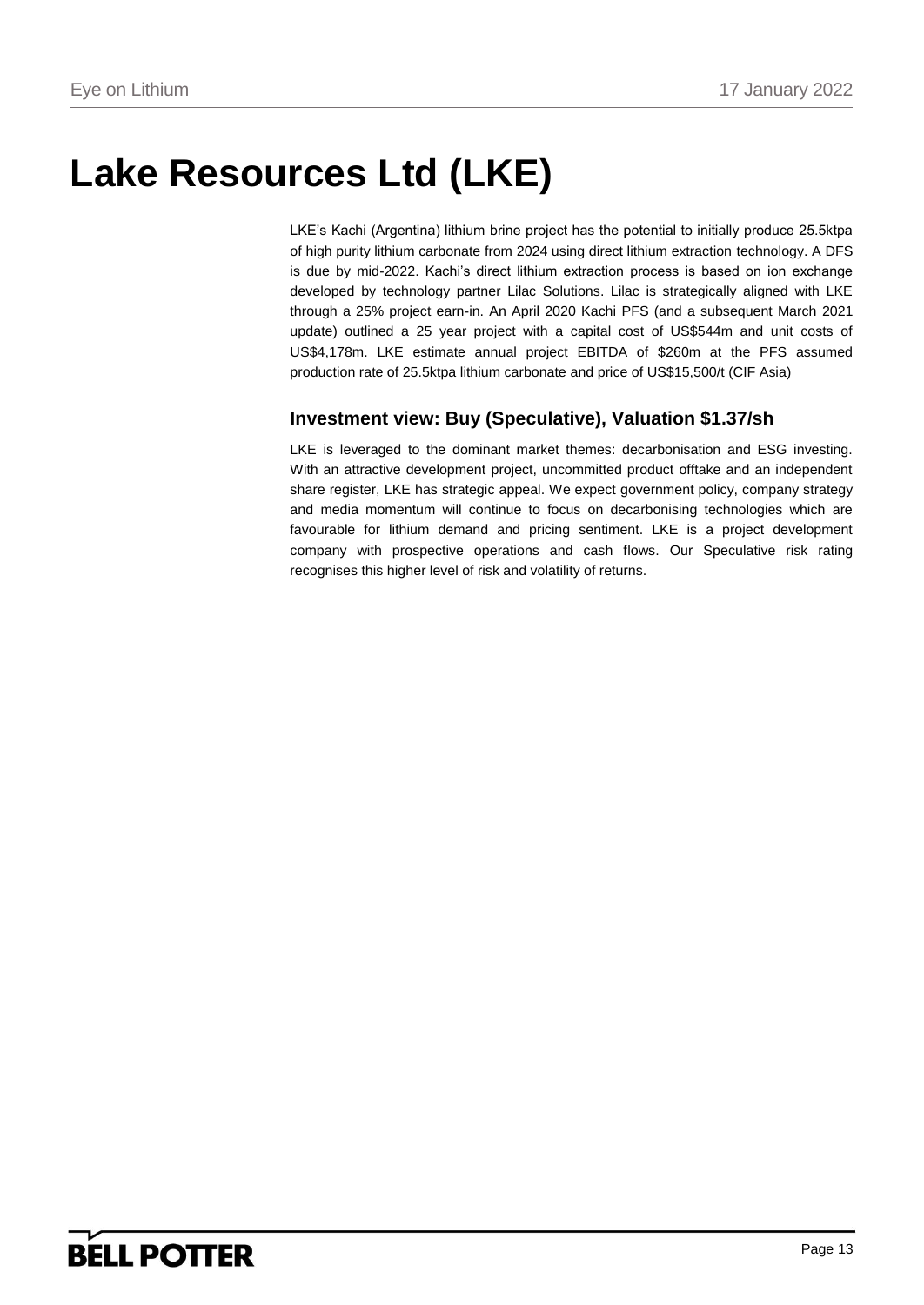### **Table 9 - LKE financial summary**

| Date                        |                                                  |       | 17/01/22                 |                          |                          |                      |                         |       |           |           |                          | <b>Bell Potter Securities</b>                          |                            |
|-----------------------------|--------------------------------------------------|-------|--------------------------|--------------------------|--------------------------|----------------------|-------------------------|-------|-----------|-----------|--------------------------|--------------------------------------------------------|----------------------------|
| Price                       | A\$/sh                                           |       | 1.01                     |                          |                          |                      |                         |       |           |           |                          | Stuart Howe (showe@bellpotter.com.au, +61 3 9235 1856) |                            |
| <b>Target price</b>         | A\$/sh                                           |       | 1.37                     |                          |                          |                      |                         |       |           |           |                          |                                                        |                            |
| <b>PROFIT AND LOSS</b>      |                                                  |       |                          |                          |                          |                      | <b>FINANCIAL RATIOS</b> |       |           |           |                          |                                                        |                            |
| Year ending 30 June         | Unit<br><b><i><u>CONTRACTORS COMPANY</u></i></b> | 2021a | 2022e                    | 2023e                    | 2024e                    | 2025e<br>,,,,,,,,,,, | Year ending 30 June     | Unit  | 2021a     | 2022e     | 2023e                    | 2024e                                                  | 2025e<br><u>namanan ma</u> |
| Revenue                     | \$m                                              |       |                          | $\sim$                   | 50                       | 350                  | <b>VALUATION</b>        |       |           |           |                          |                                                        |                            |
| Expenses                    | \$m                                              | (3)   | (4)                      | (4)                      | (33)                     | (126)                | EPS (adjusted)          | Ac/sh | (0.4)     | (0.3)     | 0.0                      | (0.4)                                                  | 6.3                        |
| <b>EBITDA</b>               | \$m                                              | (3)   | (4)                      | (4)                      | 17                       | 224                  | EPS growth (Acps)       | %     | na        | na        | na                       | $-14078%$                                              | na                         |
| Depreciation & amortisation | \$m                                              | (0)   | $\overline{\phantom{a}}$ | $\overline{\phantom{a}}$ | (16)                     | (59)                 | PER                     | X     | (286.8)   | (387.2)   | 31,748.0                 | (227.1)                                                | 16.1                       |
| EBIT                        | \$m                                              | (3)   | (4)                      | (4)                      | $\overline{2}$           | 165                  | <b>DPS</b>              | Ac/sh |           |           | $\overline{\phantom{a}}$ | $\overline{\phantom{a}}$                               |                            |
| Net interest expense        | \$m                                              |       |                          | 4                        | (8)                      | (19)                 | Franking                | %     | 0%        | 0%        | 0%                       | 0%                                                     | 0%                         |
| Profit before tax           | \$m                                              | (3)   | (3)                      | 0                        | (7)                      | 146                  | Yield                   | %     | 0%        | 0%        | 0%                       | 0%                                                     | 0%                         |
| Tax expense                 | \$m                                              |       | - 11                     | (0)                      | $\overline{\phantom{a}}$ | (51)                 | FCF/share               | Ac/sh | (0.9)     | (1.1)     | (24.8)                   | (19.1)                                                 | 9.8                        |
| <b>NPAT</b> (reported)      | \$m                                              | (3)   | (3)                      | 0                        | (7)                      | 95                   | FCF yield               | %     | $-1%$     | $-1%$     | $-25%$                   | $-19%$                                                 | 10%                        |
| <b>NPAT</b> (adjusted)      | \$m                                              | (3)   | (3)                      | 0                        | (7)                      | 95                   | EV/EBITDA               | x     | $-446.4x$ | $-289.3x$ | $-289.3x$                | 67.5x                                                  | 5.2x                       |
|                             |                                                  |       |                          |                          |                          |                      |                         |       |           |           |                          |                                                        |                            |

| <b>CASH FLOW STATEMENT</b>                 |       |          |       |          |       |       |                                       |  |  |  |  |  |
|--------------------------------------------|-------|----------|-------|----------|-------|-------|---------------------------------------|--|--|--|--|--|
| Year ending 30 June                        | Unit  | 2021a    | 2022e | 2023e    | 2024e | 2025e | Net debt / Equity                     |  |  |  |  |  |
| <b>OPERATING CASH FLOW</b>                 |       |          |       |          |       |       | Net debt / Net debt + Equity          |  |  |  |  |  |
| Receipts from customers                    | \$m   |          |       |          | 50    | 350   | Net debt / EBITDA                     |  |  |  |  |  |
| Payments to suppliers and employees        | \$m   | (2)      | (4)   | (4)      | (33)  | (126) | EBITDA /net int expense               |  |  |  |  |  |
| Tax paid                                   | \$m   |          |       | (0)      |       | (51)  | <b>PROFITABILITY RATIOS</b>           |  |  |  |  |  |
| Net interest                               | \$m   |          | 1     | 4        | (8)   | (19)  | EBITDA margin                         |  |  |  |  |  |
| Other                                      | \$m   |          |       | $\Omega$ |       |       | EBIT margin                           |  |  |  |  |  |
| Operating cash flow                        | \$m   | (2)      | (3)   | 0        | 9     | 155   | Retum on assets                       |  |  |  |  |  |
| <b>INVESTING CASH FLOW</b>                 |       |          |       |          |       |       | Return on equity                      |  |  |  |  |  |
| Capex                                      | \$m   | (5)      | (10)  | (351)    | (294) | (6)   |                                       |  |  |  |  |  |
| Other                                      | \$m   |          |       |          |       |       | <b>ASSUMPTIONS - Prices (nominal)</b> |  |  |  |  |  |
| Investing cash flow                        | \$m   | (5)      | (10)  | (351)    | (294) | (6)   | Year ending 30 June                   |  |  |  |  |  |
| <b>FINANCING CASH FLOW</b>                 |       |          |       |          |       |       | Spodumene concentrate (6% basis)      |  |  |  |  |  |
| Debt proceeds/(repayments)                 | \$m   | $\Omega$ |       | 270      | 135   | ٠     | Lithium Carbonate (battery grade)     |  |  |  |  |  |
| Dividends paid                             | \$m   |          |       |          |       | ٠     | Lithium Hydroxide (battery grade)     |  |  |  |  |  |
| Proceeds share issues (net, incl. options) | \$m   | 33       | 94    | 174      |       | 22    | AUD:USD                               |  |  |  |  |  |
| Other                                      | \$m   | ٠        |       |          |       |       |                                       |  |  |  |  |  |
| Financing cash flow                        | \$m   | 33       | 94    | 444      | 135   | 22    | <b>LCE sales</b>                      |  |  |  |  |  |
| Change in cash                             | \$m   | 26       | 81    | 93       | (150) | 171   | Year ending 30 June                   |  |  |  |  |  |
| Free cash flow                             | \$m\$ | (7)      | (13)  | (351)    | (285) | 149   | Kachi (100%)                          |  |  |  |  |  |
|                                            |       |          |       |          |       |       | ピー・レン パリピロー・エンジー・エレーエン                |  |  |  |  |  |

|                           |      |             |              |              |             |       | Naurii (LNL cyully Share)        | ᇿᄔᄔ          |       |
|---------------------------|------|-------------|--------------|--------------|-------------|-------|----------------------------------|--------------|-------|
| <b>BALANCE SHEET</b>      |      |             |              |              |             |       |                                  |              |       |
| Year ending 30 June       | Unit | 2021a       | 2022e        | 2023e        | 2024e       | 2025e | <b>VALUATION</b>                 |              |       |
| <b>ASSETS</b>             |      |             |              |              |             |       | Shares on issue                  | m            | 1,222 |
| Cash                      | \$m  | 26          | 107          | 200          | 51          | 222   | Options                          | m            | 157   |
| Receivables               | \$m  | $\mathbf 0$ | $^{\circ}$   | $\mathbf 0$  | $\mathbf 0$ | 0     | Diluted shares on issue          | m            | 1,379 |
| Inventories               | \$m  | $\sim$      |              | ٠            |             |       | Discount rate: 8.0%              | 100%         | 100%  |
| Capital assets            | \$m  | 22          | 32           | 382          | 660         | 606   | Projects LKE equity (unrisked)   | <b>US\$m</b> | A\$m  |
| Other assets              | \$m  | $\mathbf 0$ | $^{\circ}$   | $\mathbf 0$  | $\mathbf 0$ | 0     | Kachi @ 25.5ktpa LCE             | 1,000        | 1,341 |
| <b>Total assets</b>       | \$m  | 48          | 139          | 583          | 711         | 829   | Kachi expansion                  | 1,413        | 1,903 |
| <b>LIABILITIES</b>        |      |             |              |              |             |       | Kachi @ 51ktpa LCE               | 2,413        | 3,245 |
| Creditors                 | \$m  | 1           | $\mathbf{1}$ | $\mathbf{1}$ | 1           | 1     | Other projects                   |              | 150   |
| Borrowings                | \$m  |             |              | 270          | 405         | 405   | <b>Total projects</b>            |              |       |
| Provisions                | \$m  | $\mathbf 0$ | $^{\circ}$   | $\mathbf 0$  | $\mathbf 0$ | 0     | Corporate overheads              |              |       |
| Other liabilities         | \$m  |             |              |              |             |       | <b>Enterprise value</b>          |              |       |
| <b>Total liabilities</b>  | \$m  | 1           | $\mathbf{1}$ | 271          | 406         | 406   | Net debt                         |              |       |
| <b>NET ASSETS</b>         | \$m  |             |              |              |             |       | Options                          |              |       |
| Share capital             | \$m  | 66          | 160          | 334          | 334         | 356   | Equity value (diluted)           |              |       |
| Reserves                  | \$m  | 3           | $^{\circ}$   | $\mathbf 0$  | (6)         | 89    | Equity value (diluted) \$/sh     |              |       |
| <b>Accumulated losses</b> | \$m  | (22)        | (22)         | (22)         | (22)        | (22)  | Share price \$/sh                |              |       |
| Non-controlling interest  | \$m  |             |              |              |             |       | Valuation premium to share price |              |       |
| <b>SHAREHOLDER EQUITY</b> | \$m  | 47          | 138          | 312          | 305         | 423   |                                  |              |       |
| Weighted average shares   | m    | 822         | 1,182        | 1,412        | 1,487       | 1,514 |                                  |              |       |
|                           |      |             | $- - -$      |              |             |       |                                  |              |       |

| <b>PROFIT AND LOSS</b>                     |               |              |                          |                          |                          | <b>FINANCIAL RATIOS</b> |                                       |                           |           |           |                          |                |        |
|--------------------------------------------|---------------|--------------|--------------------------|--------------------------|--------------------------|-------------------------|---------------------------------------|---------------------------|-----------|-----------|--------------------------|----------------|--------|
| Year ending 30 June                        | Unit          | 2021a        | 2022e                    | 2023e                    | 2024e                    | 2025e                   | Year ending 30 June                   | Unit                      | 2021a     | 2022e     | 2023e                    | 2024e          | 2025e  |
| Revenue                                    | \$m\$         |              |                          |                          | 50                       | 350                     | <b>VALUATION</b>                      |                           |           |           |                          |                |        |
| Expenses                                   | $\mathsf{Sm}$ | (3)          | (4)                      | (4)                      | (33)                     | (126)                   | EPS (adjusted)                        | Ac/sh                     | (0.4)     | (0.3)     | 0.0                      | (0.4)          | 6.3    |
| EBITDA                                     | \$m           | (3)          | (4)                      | (4)                      | 17                       | 224                     | EPS growth (Acps)                     | $\%$                      | na        | na        | na                       | 14078%         | na     |
| Depreciation & amortisation                | \$m           | (0)          |                          |                          | (16)                     | (59)                    | PER                                   | $\boldsymbol{\mathsf{x}}$ | (286.8)   | (387.2)   | 31,748.0                 | (227.1)        | 16.1   |
| EBIT                                       | \$m           | (3)          | (4)                      | (4)                      | $\sqrt{2}$               | 165                     | <b>DPS</b>                            | Ac/sh                     |           |           |                          |                |        |
| Net interest expense                       | \$m\$         |              | $\overline{1}$           | $\overline{4}$           | (8)                      | (19)                    | Franking                              | $\%$                      | 0%        | 0%        | 0%                       | 0%             | 0%     |
| Profit before tax                          | \$m           | (3)          | (3)                      | $\mathbf 0$              | (7)                      | 146                     | Yield                                 | %                         | 0%        | 0%        | 0%                       | 0%             | 0%     |
| Tax expense                                | \$m           |              |                          | (0)                      |                          | (51)                    | FCF/share                             | Ac/sh                     | (0.9)     | (1.1)     | (24.8)                   | (19.1)         | 9.8    |
| NPAT (reported)                            | \$m           | (3)          | (3)                      | $\mathbf{0}$             | (7)                      | 95                      | FCF yield                             | %                         | $-1%$     | $-1%$     | $-25%$                   | $-19%$         | 10%    |
| NPAT (adjusted)                            | \$m           | (3)          | (3)                      | 0                        | (7)                      | 95                      | EV/EBITDA                             | X                         | $-446.4x$ | $-289.3x$ | $-289.3x$                | 67.5x          | 5.2x   |
|                                            |               |              |                          |                          |                          |                         | <b>LIQUIDITY &amp; LEVERAGE</b>       |                           |           |           |                          |                |        |
| <b>CASH FLOW STATEMENT</b>                 |               |              |                          |                          |                          |                         | Net debt / (cash)                     | \$m                       | (25.7)    | (107.0)   | 69.8                     | 354.3          | 183.2  |
| Year ending 30 June                        | Unit          | 2021a        | 2022e                    | 2023e                    | 2024e                    | 2025e                   | Net debt / Equity                     | $\%$                      | $-55%$    | $-77%$    | 22%                      | 116%           | 43%    |
| <b>OPERATING CASH FLOW</b>                 |               |              |                          |                          |                          |                         | Net debt / Net debt + Equity          | $\%$                      | $-121%$   | $-343%$   | 18%                      | 54%            | 30%    |
| Receipts from customers                    | \$m           |              | ÷,                       |                          | 50                       | 350                     | Net debt / EBITDA                     | x                         | 9.9x      | 26.7x     | $-17.4x$                 | 20.7x          | 0.8x   |
| Payments to suppliers and employees        | \$m           | (2)          | (4)                      | (4)                      | (33)                     | (126)                   | EBITDA /net int expense               | x                         | 0.0x      | 4.4x      | 1.0x                     | 2.1x           | 12.1x  |
| Tax paid                                   | \$m\$         |              |                          | (0)                      | ÷,                       | (51)                    | PROFITABILITY RATIOS                  |                           |           |           |                          |                |        |
| Net interest                               | \$m           |              | $\overline{1}$           | $\overline{4}$           | (8)                      | (19)                    | EBITDA margin                         | $\frac{9}{6}$             | 0%        | 0%        | 0%                       | 34%            | 64%    |
| Other                                      | \$m           | ÷.           | ÷.                       | $\mathbf 0$              | $\overline{\phantom{a}}$ |                         | EBIT margin                           | $\%$                      | 0%        | 0%        | 0%                       | 3%             | 47%    |
| Operating cash flow                        | \$m           | (2)          | (3)                      | $\pmb{0}$                | 9                        | 155                     | Return on assets                      | $\%$                      | $-9%$     | $-3%$     | $0\%$                    | $-1%$          | 12%    |
| <b>INVESTING CASH FLOW</b>                 |               |              |                          |                          |                          |                         | Return on equity                      | $\%$                      | $-9%$     | $-3%$     | 0%                       | $-2%$          | 26%    |
| Capex                                      | \$m           | (5)          | (10)                     | (351)                    | (294)                    | (6)                     |                                       |                           |           |           |                          |                |        |
| Other                                      | $\mathsf{Sm}$ |              |                          |                          | ÷,                       |                         | <b>ASSUMPTIONS - Prices (nominal)</b> |                           |           |           |                          |                |        |
|                                            |               |              |                          |                          |                          |                         |                                       | Unit                      | 2021a     | 2022e     | 2023e                    | 2024e          | 2025e  |
| Investing cash flow                        | \$m           | (5)          | (10)                     | (351)                    | (294)                    | (6)                     | Year ending 30 June                   |                           | 478       |           |                          |                |        |
| <b>FINANCING CASH FLOW</b>                 |               |              |                          |                          |                          |                         | Spodumene concentrate (6% basis)      | US\$/t                    |           | 1,220     | 913                      | 850            | 850    |
| Debt proceeds/(repayments)                 | \$m           | $\mathbf 0$  | $\overline{\phantom{a}}$ | 270                      | 135                      |                         | Lithium Carbonate (battery grade)     | US\$/t                    | 8,641     | 19,220    | 16,500                   | 15,250         | 14,500 |
| Dividends paid                             | \$m           |              |                          |                          |                          |                         | Lithium Hydroxide (battery grade)     | US\$/t                    | 10,510    | 21,247    | 18,181                   | 16,750         | 16,000 |
| Proceeds share issues (net, incl. options) | \$m           | 33           | 94                       | 174                      |                          | 22                      | AUD:USD                               | US\$/A\$                  | 0.75      | 0.74      | 0.73                     | 0.73           | 0.74   |
| Other                                      | \$m           |              |                          |                          |                          |                         |                                       |                           |           |           |                          |                |        |
| <b>Financing cash flow</b>                 | \$m           | 33           | 94                       | 444                      | 135                      | 22                      | <b>LCE sales</b>                      |                           |           |           |                          |                |        |
| Change in cash                             | \$m           | 26           | 81                       | 93                       | (150)                    | 171                     | Year ending 30 June                   | Unit                      | 2021a     | 2022e     | 2023e                    | 2024e          | 2025e  |
| Free cash flow                             | \$m           | (7)          | (13)                     | (351)                    | (285)                    | 149                     | Kachi (100%)                          | kt LCE                    |           |           |                          | 3              | 24     |
|                                            |               |              |                          |                          |                          |                         | Kachi (LKE equity share)              | kt LCE                    | ÷.        | ÷.        | $\overline{\phantom{a}}$ | $\overline{2}$ | 18     |
| <b>BALANCE SHEET</b>                       |               |              |                          |                          |                          |                         |                                       |                           |           |           |                          |                |        |
| Year ending 30 June                        | Unit          | 2021a        | 2022e                    | 2023e                    | 2024e                    | 2025e                   | <b>VALUATION</b>                      |                           |           |           |                          |                |        |
| <b>ASSETS</b>                              |               |              |                          |                          |                          |                         | Shares on issue                       | ${\sf m}$                 | 1,222     |           |                          |                |        |
| Cash                                       | \$m           | 26           | 107                      | 200                      | 51                       | 222                     | Options                               | m                         | 157       |           |                          |                |        |
| Receivables                                | \$m\$         | $\pmb{0}$    | $\mathbf 0$              | $\mathsf 0$              | $\pmb{0}$                | $\mathsf 0$             | Diluted shares on issue               | ${\sf m}$                 | 1,379     |           |                          |                |        |
| Inventories                                | \$m           |              | ä,                       |                          |                          |                         | Discount rate: 8.0%                   | 100%                      | 100%      | LKE       | Unrisked                 | Risk           | Risked |
| Capital assets                             | \$m           | 22           | 32                       | 382                      | 660                      | 606                     | Projects LKE equity (unrisked)        | US\$m                     | A\$m      | equity %  | A\$m                     | discount       | A\$m   |
| Other assets                               | \$m           | $\mathbf 0$  | $\pmb{0}$                | $\mathbf 0$              | $\pmb{0}$                | $\mathsf 0$             | Kachi @ 25.5ktpa LCE                  | 1,000                     | 1,341     | 75%       | 1,006                    | 30%            | 704    |
| <b>Total assets</b>                        | \$m           | 48           | 139                      | 583                      | 711                      | 829                     | Kachi expansion                       | 1,413                     | 1,903     | 75%       | 1,427                    | 40%            | 856    |
| LIABILITIES                                |               |              |                          |                          |                          |                         | Kachi @ 51ktpa LCE                    | 2,413                     | 3,245     | 75%       | 2,433                    |                | 1,561  |
| Creditors                                  | $\mathsf{Sm}$ | $\mathbf{1}$ | $\overline{1}$           | $\overline{1}$           | $\mathbf{1}$             | $\overline{1}$          | Other projects                        |                           | 150       | 100%      | 150                      |                | 150    |
| Borrowings                                 | \$m\$         |              | ÷,                       | 270                      | 405                      | 405                     | <b>Total projects</b>                 |                           |           |           | 5,017                    |                | 1,711  |
| Provisions                                 | \$m           | $\pmb{0}$    | $\mathsf 0$              | $\mathbf 0$              | $\pmb{0}$                | $\mathsf 0$             | Corporate overheads                   |                           |           |           |                          |                | (31)   |
| Other liabilities                          | \$m           |              | $\tilde{\phantom{a}}$    | $\overline{\phantom{a}}$ | $\overline{\phantom{a}}$ |                         | <b>Enterprise value</b>               |                           |           |           |                          |                | 1,679  |
| <b>Total liabilities</b>                   | \$m           | $\mathbf{1}$ | $\mathbf{1}$             | 271                      | 406                      | 406                     | Net debt                              |                           |           |           |                          |                | (77)   |
| <b>NET ASSETS</b>                          | \$m           |              |                          |                          |                          |                         | Options                               |                           |           |           |                          |                | (97)   |
| Share capital                              | \$m           | 66           | 160                      | 334                      | 334                      | 356                     | Equity value (diluted)                |                           |           |           |                          |                | 1,854  |
| Reserves                                   | Sm            | $\mathbf 3$  | $\pmb{0}$                | $\mathbf 0$              | (6)                      | 89                      | Equity value (diluted) \$/sh          |                           |           |           |                          |                | 1.34   |
| Accumulated losses                         | \$m           | (22)         | (22)                     | (22)                     | (22)                     | (22)                    | Share price \$/sh                     |                           |           |           |                          |                | 1.01   |
| Non-controlling interest                   | \$m           |              |                          |                          |                          |                         | Valuation premium to share price      |                           |           |           |                          |                | 33%    |
|                                            |               |              |                          |                          |                          |                         |                                       |                           |           |           |                          |                |        |

SOURCE: COMPANY DATA AND BELL POTTER SECURITIES ESTIMATES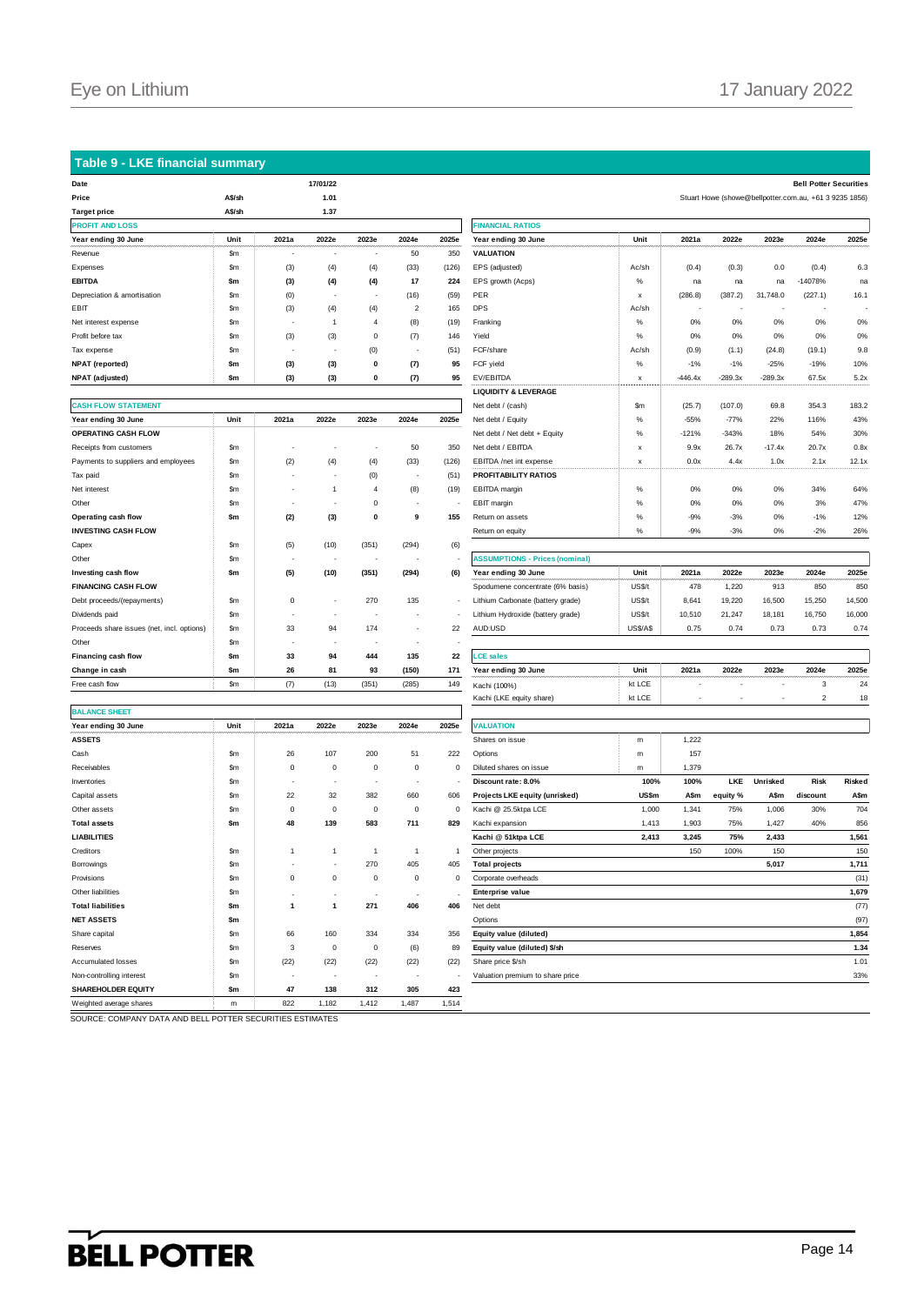# **Company performance & multiples**

## **Price performance comparison**

| Table 10 - Peer comparison - Price performance |             |        |               |                |                |                |               |
|------------------------------------------------|-------------|--------|---------------|----------------|----------------|----------------|---------------|
| Company name                                   | Share price | EV     | Weekly change | 1 month change | 3 month change | 6 month change | 1 year change |
| Prices at COB 14/01/2022                       | A\$/sh      | A\$m   | %             | %              | %              | ℅              | %             |
| Mineral Resources (MIN)                        | 65.62       | 11,797 | 8%            | 35%            | 51%            | 11%            | 70%           |
| Pilbara Minerals (PLS)                         | 3.72        | 11,099 | 4%            | 36%            | 75%            | 149%           | 215%          |
| IGO (IGO)                                      | 12.72       | 9,104  | 8%            | 18%            | 34%            | 52%            | 79%           |
| Orocobre (ORE)                                 | 11.43       | 6,975  | 4%            | 25%            | 26%            | 65%            | 123%          |
| Liontown Resources (LTR)                       | 1.72        | 3,272  | 11%           | 13%            | 10%            | 143%           | 360%          |
| AVZ Minerals (AVZ)                             | 0.93        | 3,168  | 3%            | 28%            | 164%           | 387%           | 387%          |
| Ioneer (INR)                                   | 0.82        | 1,588  | 5%            | 0%             | 26%            | 114%           | 196%          |
| Core Lithium (CXO)                             | 0.90        | 1,378  | 41%           | 73%            | 64%            | 283%           | 339%          |
| Vulcan Energy Resources (VUL)                  | 10.01       | 1,203  | $-1%$         | $-16%$         | $-21%$         | 10%            | 11%           |
| Lake Resources (LKE)                           | 1.01        | 1,202  | 1%            | 18%            | 60%            | 161%           | 548%          |
| Sayona Mining (SYA)                            | 0.15        | 973    | 15%           | 25%            | $-3%$          | 90%            | 181%          |
| Argosy Minerals (AGY)                          | 0.42        | 505    | 8%            | 47%            | 65%            | 265%           | 265%          |
| Lithium Power International (LPI)              | 0.77        | 251    | 29%           | 84%            | 80%            | 248%           | 183%          |
| Piedmont Lithium (PLL)                         | 0.74        | 174    | 3%            | $-3%$          | $-10%$         | $-16%$         | 39%           |
| Jindalee Resources (JRL)                       | 2.79        | 141    | 18%           | 32%            | 13%            | 19%            | 115%          |

SOURCE: COMPANY DATA, IRESS AND BELL POTTER SECURITIES ESTIMATES

## **Resource, Reserve & production comparisons**

| Table 11 - Resource, Reserve & production comparisons |               |                                          |                                  |                        |                       |                                                          |                            |  |  |  |
|-------------------------------------------------------|---------------|------------------------------------------|----------------------------------|------------------------|-----------------------|----------------------------------------------------------|----------------------------|--|--|--|
| Name (ASX code)                                       | $EV($ \$m $)$ | <b>Total LCE</b><br><b>Resource (Mt)</b> | <b>Total LCE</b><br>Reserve (Mt) | EV<br>/Resource (\$/t) | EV<br>/Reserve (\$/t) | <b>Expected annual</b><br><b>LCE</b> production*<br>(kt) | EV to production<br>(\$/t) |  |  |  |
| Pilbara Minerals (PLS)                                | 11,078        | 8.2                                      | 4.7                              | 1,357                  | 2,357                 | 67                                                       | 166                        |  |  |  |
| Allkem (AKE)                                          | 6,975         | 18.5                                     | 2.7                              | 377                    | 2,589                 | 113                                                      | 62                         |  |  |  |
| Liontown Resources (LTR)                              | 3,272         | 5.8                                      | 2.5                              | 568                    | 1,335                 | 76                                                       | 43                         |  |  |  |
| AVZ Minerals (AVZ)                                    | 3,173         | 8.3                                      | 2.7                              | 380                    | 1,176                 | 53                                                       | 60                         |  |  |  |
| Ioneer (INR)                                          | 1,601         | 0.6                                      | 0.3                              | 2,562                  | 5,522                 | 10                                                       | 165                        |  |  |  |
| Core Lithium (CXO)                                    | 1,370         | 0.5                                      | 0.2                              | 2,863                  | 5,659                 | 29                                                       | 47                         |  |  |  |
| Vulcan Energy Resources (VUL)                         | 1,199         | 14.0                                     | 1.1                              | 86                     | 1,071                 | 35                                                       | 34                         |  |  |  |
| Lake Resources (LKE)                                  | 1,182         | 3.3                                      | 0.0                              | 358                    | na                    | 19                                                       | 62                         |  |  |  |
| Sayona Mining (SYA)                                   | 1,035         | 1.8                                      | 0.4                              | 562                    | 2,882                 | 24                                                       | 42                         |  |  |  |
| Argosy Minerals (AGY)                                 | 510           | 0.2                                      | 0.0                              | 2,312                  | na                    | 11                                                       | 47                         |  |  |  |
| Lithium Power International (LPI)                     | 251           | 1.5                                      | 0.4                              | 170                    | 661                   | 10                                                       | 25                         |  |  |  |
| Piedmont Lithium (PLL)                                | 208           | 1.7                                      | 0.6                              | 123                    | 339                   | 35                                                       | 6                          |  |  |  |
| Jindalee Resources (JRL)                              | 141           | 10.1                                     | 0.0                              | 14                     | na                    | na                                                       | na                         |  |  |  |
|                                                       |               |                                          |                                  |                        |                       |                                                          |                            |  |  |  |
| Mean                                                  |               |                                          |                                  | 902                    | 2,359                 |                                                          | 63                         |  |  |  |
| Median                                                |               |                                          |                                  | 380                    | 1,846                 |                                                          | 47                         |  |  |  |

SOURCE: COMPANY DATA, IRESS, BELL POTTER SECURITIES ESTIMATES NOTE: \* EXPECTED PRODUCTON FROM EXISTING OPERATIONS AND/OR PROJECTS BEING DEVELOPED

**Note:** Lithium carbonate equivalent (LCE) is the common unit of measurement used when comparing hard rock and brine lithium Resources, Reserves and production. LCE adjusts non-lithium carbonate figures to the equivalent lithium carbonate tonnes required to generate the same amount of lithium metal.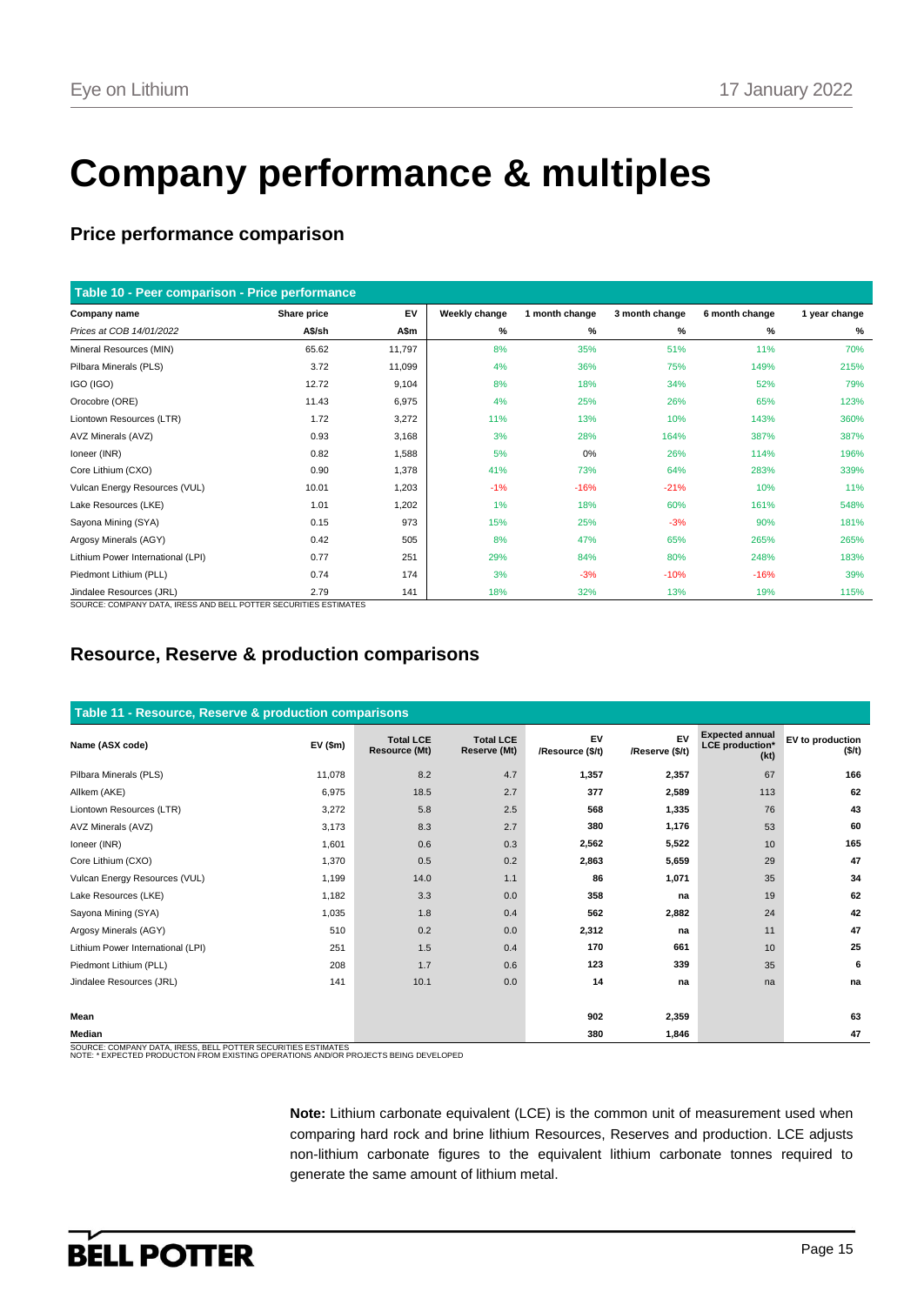## **Global lithium comps: sales growth, EBITDA margins & EV / EBITDA multiples**

The following table references Bloomberg consensus estimates, not Bell Potter Securities estimates. We have adjusted estimates for June year end companies to equivalent calendar year estimates.

| Table 12 - Global lithium comps: Sales growth, EBITDA margins & EV / EBITDA multiples |             |                        |                        |                                |                                |                            |                             |  |  |
|---------------------------------------------------------------------------------------|-------------|------------------------|------------------------|--------------------------------|--------------------------------|----------------------------|-----------------------------|--|--|
| Company name (ticker)                                                                 | EV<br>US\$m | Sales growth<br>CY21 % | Sales growth<br>CY22 % | <b>EBITDA</b> margin<br>CY21 % | <b>EBITDA</b> margin<br>CY22 % | <b>EV/EBITDA</b><br>CY21eX | <b>EV/EBITDA</b><br>CY22e X |  |  |
| Albemarle Corp (ALB.US)                                                               | 28,702      | 19%                    | 18%                    | 30%                            | 33%                            | 24.6x                      | 18.9x                       |  |  |
| Tiangi Lithium Corp (002466.CH)                                                       | 23,829      | 68%                    | 19%                    | 62%                            | 54%                            | 23.4x                      | 22.2x                       |  |  |
| Ganfeng Lithium Co (002460.CH)                                                        | 22,998      | 76%                    | 21%                    | 37%                            | 38%                            | 20.3x                      | 16.2x                       |  |  |
| Sociedad Quimica y Minera de Chile (SQM.US)                                           | 8,731       | 42%                    | 5%                     | 45%                            | 43%                            | 5.2x                       | 5.3x                        |  |  |
| Pilbara Minerals (PLS.AU)                                                             | 7,994       | 121%                   | 24%                    | 71%                            | 70%                            | 11.7x                      | 9.6x                        |  |  |
| Allkem (AKE.AU)                                                                       | 5,033       | 96%                    | 27%                    | 67%                            | 36%                            | 13.0x                      | 21.8x                       |  |  |
| Livent Corp (LTHM.US)                                                                 | 4,016       | 28%                    | 13%                    | 31%                            | 84%                            | 25.2x                      | 7.3x                        |  |  |
| Lithium Americas Corp (LAC.US)                                                        | 3,352       | na                     | 385%                   | $-19%$                         | 36%                            | na                         | 29.6x                       |  |  |
| Mean                                                                                  |             |                        |                        |                                |                                | 17.6x                      | 16.4x                       |  |  |
| Median                                                                                |             |                        |                        |                                |                                | 20.3x                      | 17.6x                       |  |  |
| SOURCE: COMPANY DATA & BLOOMBERG                                                      |             |                        |                        |                                |                                |                            |                             |  |  |

SOURCE: COMPANY DATA & BLOOMBERG<br>NOTE: ORE EBITDA INCLUDES 100% OF OLAROZ EARNINGS, IN LINE WITH THE COMPANY'S REPORTING METHODOLOGY. ORE HAS A 66.5% INTEREST IN OLAROZ.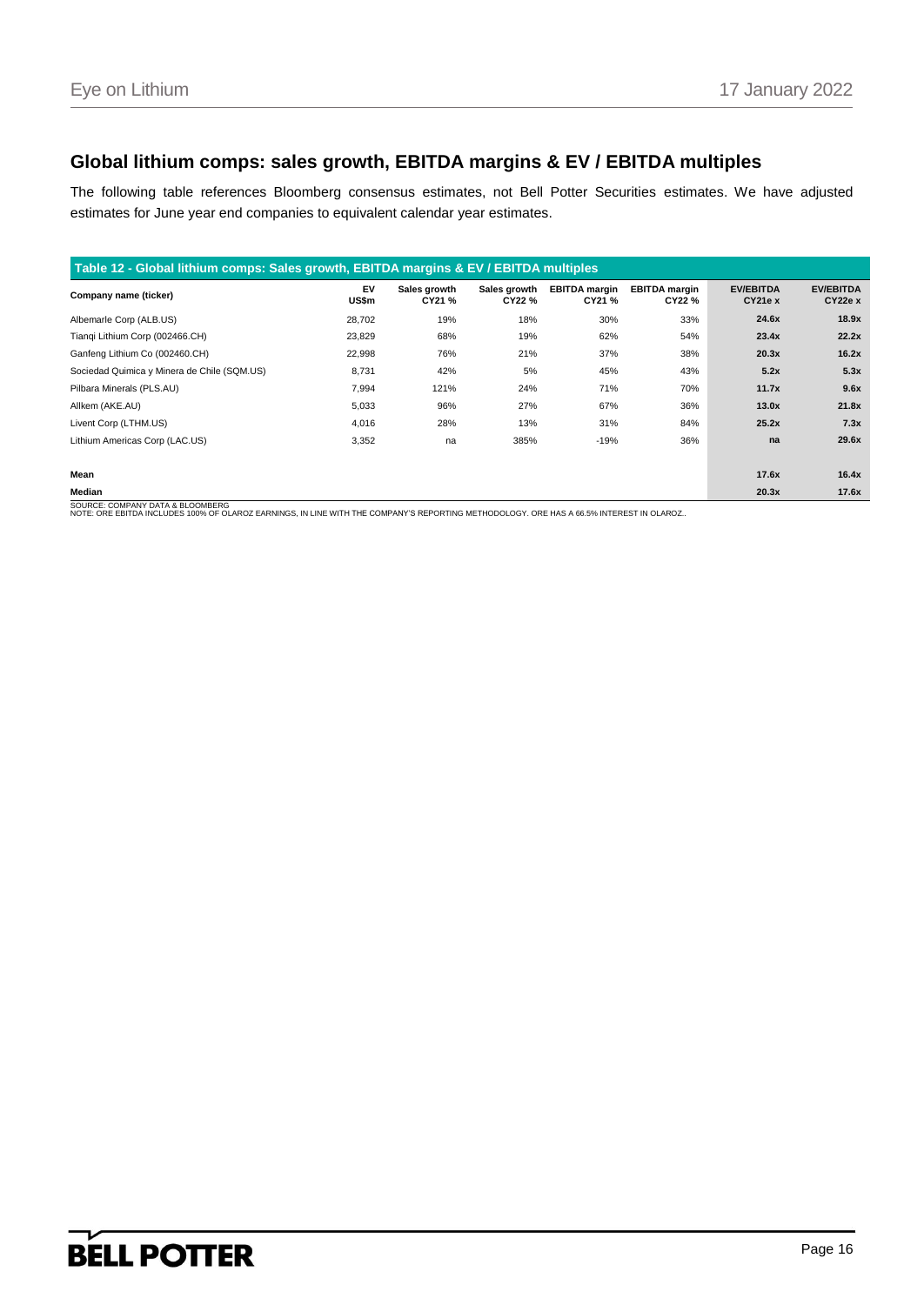# **Investment risks**

Risks include, but are not limited to:

- **Commodity price and exchange rate fluctuations**. The future earnings and valuations of exploration, development and operating resources companies are subject to fluctuations in underlying commodity prices and foreign currency exchange rates.
- **Infrastructure access.** Bulk commodity producers are particularly reliant upon access to transport infrastructure. Access to infrastructure is often subject to contractual agreements, permits, and capacity allocations. Agreements are typically long-term in nature (+10 years). Infrastructure can be subject to outages as a result of weather events or the actions of third party providers.
- **Operating and capital cost fluctuations.** Markets for exploration, development and mining inputs can fluctuate widely and cause significant differences between planned and actual operating and capital costs. Key operating costs are linked to energy and labour markets.
- **Resource growth and mine life extensions.** Future earnings forecasts and valuations may rely upon resource and reserve growth to extend mine lives.
- **Sovereign risks.** Mining companies' assets can be located in countries other than Australia and are subject to the sovereign risks of that country.
- **Regulatory changes risks.** Changes to the regulation of infrastructure and taxation (among other things) can impact the earnings and valuation of mining companies.
- **Environmental risks.** Resources companies are exposed to risks associated with environmental degradation as a result of their exploration and mining processes. Fossil fuel producers (coal) may be particularly exposed to the environmental risks of end markets including the electricity generation and steel production industries.
- **Operating and development risks.** Mining companies' assets are subject to risks associated with their operation and development. Risks for each company can be heightened depending on method of operation (e.g. underground versus open pit mining) or whether it is a single operation company. Development assets can be subject to approvals timelines or weather events, causing delays to commissioning and commercial production.
- **Occupational health and safety risks.** Mining companies are particularly exposed to OH&S risks given the physical nature and human resource intensity of operating assets.
- **Funding and capital management risks.** Funding and capital management risks can include access to debt and equity finance, maintaining covenants on debt finance, managing dividend payments, and managing debt repayments.
- **Merger/acquisition risks.** Risks associated with value transferred during merger and acquisition activity.
- **COVID-19 risks:** Mining companies' rely on freedom of movement of workforces, functioning transport routes, reliable logistics services including road, rail, aviation and ports in order to maintain operations and get their products to market. They also rely on liquid, functioning markets to sell their products. Measures being put in place to combat the COVID-19 pandemic are posing risks to these conditions.